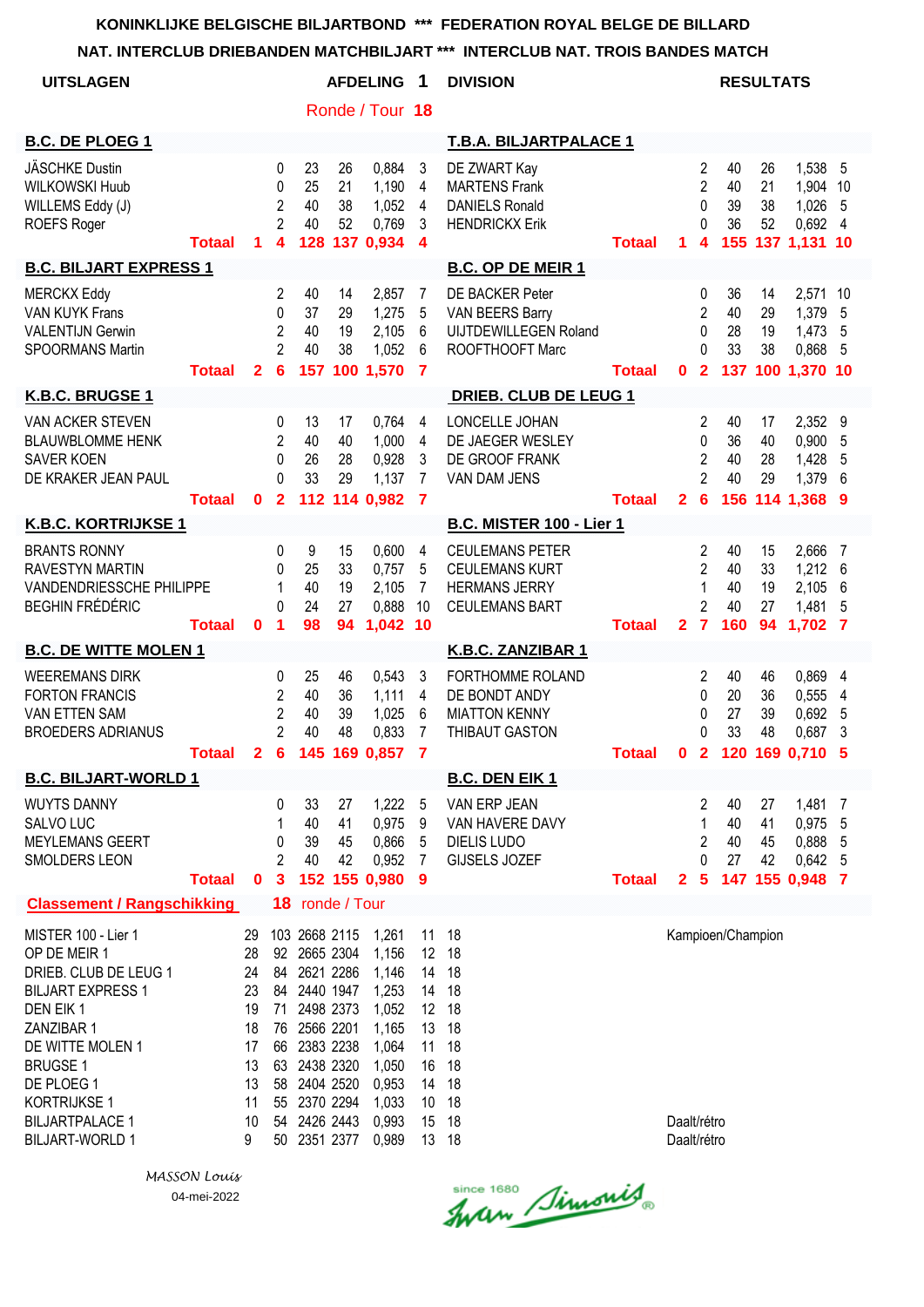**NAT. INTERCLUB DRIEBANDEN MATCHBILJART \*\*\* INTERCLUB NAT. TROIS BANDES MATCH**

| <b>UITSLAGEN</b>                                                                                                                                                                                                                             |               |                                                                     |                                                              |                                                                                                                                                                                                |                      |                                                                                                          |                                                                                             | AFDELING 2A DIVISION                                                                             |               |                            |                                                               |                             | <b>RESULTATS</b>     |                                                         |                       |
|----------------------------------------------------------------------------------------------------------------------------------------------------------------------------------------------------------------------------------------------|---------------|---------------------------------------------------------------------|--------------------------------------------------------------|------------------------------------------------------------------------------------------------------------------------------------------------------------------------------------------------|----------------------|----------------------------------------------------------------------------------------------------------|---------------------------------------------------------------------------------------------|--------------------------------------------------------------------------------------------------|---------------|----------------------------|---------------------------------------------------------------|-----------------------------|----------------------|---------------------------------------------------------|-----------------------|
|                                                                                                                                                                                                                                              |               |                                                                     |                                                              |                                                                                                                                                                                                |                      | Ronde / Tour 18                                                                                          |                                                                                             |                                                                                                  |               |                            |                                                               |                             |                      |                                                         |                       |
| <b>B.C. KASTEELDREEF 1</b>                                                                                                                                                                                                                   |               |                                                                     |                                                              |                                                                                                                                                                                                |                      |                                                                                                          |                                                                                             | <b>B.C. T'S PLACE 1</b>                                                                          |               |                            |                                                               |                             |                      |                                                         |                       |
| <b>RODTS Piet</b><br><b>DEVLIEGER David</b><br><b>VERSPEELT Filip</b><br><b>BERGMANS Dion</b>                                                                                                                                                | <b>Totaal</b> | $\mathbf{2}$                                                        | 2<br>$\overline{2}$<br>1<br>0<br>$\sqrt{5}$                  | 40<br>40<br>30<br>21<br>131                                                                                                                                                                    | 44<br>29<br>38<br>38 | 0,909<br>1,379<br>0,789<br>0,552<br>149 0,879                                                            | 6<br>7<br>4<br>3<br>$\overline{\mathbf{7}}$                                                 | <b>KESTELOOT Patrick</b><br>VAN DER SPIEGEL Marc<br><b>HEYMAN David</b><br><b>ELSKENS Pierre</b> | <b>Totaal</b> | 0                          | 0<br>0<br>1<br>2<br>$\overline{\mathbf{3}}$                   | 35<br>18<br>30<br>30        | 44<br>29<br>38<br>38 | 0,795<br>0,620<br>0,789<br>0,789<br>113 149 0,758       | 4<br>2<br>6<br>5<br>6 |
| <b>DRIEB. CLUB DE LEUG 2</b>                                                                                                                                                                                                                 |               |                                                                     |                                                              |                                                                                                                                                                                                |                      |                                                                                                          |                                                                                             | K.B.C. EEKLOSE 1                                                                                 |               |                            |                                                               |                             |                      |                                                         |                       |
| KLOMPENHOUWER THERESE<br><b>DURWAEL MIK</b><br><b>HENDERIX MICHAEL</b><br><b>TUERLINCKX BART</b>                                                                                                                                             | <b>Totaal</b> | 1                                                                   | 2<br>0<br>$\overline{2}$<br>$\Omega$<br>4                    | 40<br>29<br>30<br>27                                                                                                                                                                           | 28<br>25<br>32<br>49 | 1,428<br>1,160<br>0,937<br>0,551<br>126 134 0,940                                                        | 7<br>5<br>4<br>5<br>$\overline{7}$                                                          | <b>STAELENS FREDDY</b><br><b>MENHEER LESLIE</b><br>DE MIL CHRISTIAAN<br>DE BAETS RONNY           | <b>Totaal</b> | 1.                         | 0<br>$\overline{c}$<br>0<br>2<br>4                            | 21<br>40<br>15<br>30        | 28<br>25<br>32<br>49 | 0,750<br>1,600<br>0,468<br>$0,612$ 5<br>106 134 0.791 5 | 3<br>4<br>3           |
| <b>K.B.C. KORTRIJKSE 2</b>                                                                                                                                                                                                                   |               |                                                                     |                                                              |                                                                                                                                                                                                |                      |                                                                                                          |                                                                                             | <b>B.C. MISTER 100 - Lier 5</b>                                                                  |               |                            |                                                               |                             |                      |                                                         |                       |
| <b>MOSTREY PETER</b><br>DENNEULIN FRÉDÉRIC<br><b>BEKAERT BERNHARD</b><br><b>DESCHEPPER CARL</b>                                                                                                                                              | <b>Totaal</b> | $\mathbf{0}$                                                        | 0<br>0<br>$\overline{2}$<br>$\Omega$<br>$\overline{2}$       | 36<br>19<br>30<br>20                                                                                                                                                                           | 34<br>54<br>26<br>37 | 1,058<br>0,351<br>1,153<br>0,540<br>105 151 0,695                                                        | 5<br>4<br>5<br>3<br>5                                                                       | <b>CEULEMANS KOEN</b><br>VAN DEN VONDER RONALD<br>VAN DEN WOUWER HUGO<br>VAN CAMP Freddy         | <b>Totaal</b> | $\mathbf{2}$               | 2<br>$\overline{2}$<br>0<br>$\mathfrak{p}$<br>$6\phantom{1}6$ | 40<br>40<br>16<br>30        | 34<br>54<br>26<br>37 | 1,176<br>0,740<br>0,615<br>0,810 4<br>126 151 0.834 6   | -5<br>6<br>3          |
| <b>B.C. MISTER 100 - Lier 2</b>                                                                                                                                                                                                              |               |                                                                     |                                                              |                                                                                                                                                                                                |                      |                                                                                                          |                                                                                             | <b>B.C. OP DE MEIR 3</b>                                                                         |               |                            |                                                               |                             |                      |                                                         |                       |
| <b>BRUIJSTENS Paul</b><br><b>CELEN Marc</b><br><b>VAN NEYEN Leslie</b><br><b>HENS Erwin</b>                                                                                                                                                  | <b>Totaal</b> | $\overline{2}$                                                      | 2<br>$\overline{2}$<br>$\overline{2}$<br>$\overline{2}$<br>8 | 40<br>40<br>30<br>30<br>140                                                                                                                                                                    | 31<br>25<br>26<br>36 | 1,290<br>1,600<br>1,153<br>0,833<br>118 1,186 10                                                         | 7<br>10<br>4<br>9                                                                           | <b>ARAS Noel</b><br><b>CORNIL Pascal</b><br><b>STUIVER Peter</b><br><b>AUGUSTINUS Paul</b>       | <b>Totaal</b> | 0                          | 0<br>0<br>$\Omega$<br>0<br>$\bf{0}$                           | 36<br>10<br>21<br>24<br>91  | 31<br>25<br>26<br>36 | 1,161<br>0,400<br>0,807<br>0,666<br>118 0,771           | 6<br>2<br>5<br>3<br>6 |
| <b>B.C. HERSTALIEN 2</b>                                                                                                                                                                                                                     |               |                                                                     |                                                              |                                                                                                                                                                                                |                      |                                                                                                          |                                                                                             | <b>OOSTENDSE B.A. 1</b>                                                                          |               |                            |                                                               |                             |                      |                                                         |                       |
| ZIELEMANS Roy<br><b>SERRE Alexandre</b><br><b>FINET Thierry</b><br><b>NEUVILLE Jacques</b>                                                                                                                                                   | <b>Totaal</b> | 1                                                                   | 0<br>$\overline{\mathbf{c}}$<br>$\overline{2}$<br>0<br>4     | 24<br>40<br>30<br>28<br>122                                                                                                                                                                    | 54<br>49<br>31<br>72 | 0,444<br>0,816<br>0,967<br>0,388<br>206 0,592                                                            | 4<br>6<br>5<br>3<br>6                                                                       | <b>COBBAERT Thierry</b><br><b>VELGHE Stefaan</b><br><b>BOLLE Jean-Marie</b><br>SPOORMANS Roger   | <b>Totaal</b> | 1                          | 2<br>0<br>0<br>2<br>$\overline{\mathbf{4}}$                   | 40<br>23<br>21<br>30<br>114 | 54<br>49<br>31<br>72 | $0,740$ 4<br>0,469<br>0,677<br>0,416<br>206 0.553       | 3<br>4<br>3<br>4      |
| <b>ST TRUIDENSE BA1</b>                                                                                                                                                                                                                      |               |                                                                     |                                                              |                                                                                                                                                                                                |                      |                                                                                                          |                                                                                             | K.B.C. GILDE HOGER OP 1                                                                          |               |                            |                                                               |                             |                      |                                                         |                       |
| <b>MOTTET Frederic</b><br><b>BRUGGHEMAN Kurt</b><br><b>BOSSELOIRS Francis</b><br><b>VANOPPEN Bruno</b>                                                                                                                                       | <b>Totaal</b> | $\mathbf{2}$                                                        | 2<br>0<br>$\overline{c}$<br>$\overline{2}$<br>6              | 40<br>37<br>30<br>30                                                                                                                                                                           | 42<br>61<br>37<br>48 | 0,952<br>0,606<br>0,810<br>0,625<br>137 188 0,728                                                        | 6<br>3<br>5<br>4<br>6                                                                       | <b>D'HONT Steven</b><br>POLLIE Luc<br>DE MOOR Frederik<br>NICHELSON Pascal                       | <b>Totaal</b> | 0                          | 0<br>$\overline{c}$<br>0<br>0<br>$\overline{2}$               | 16<br>40<br>20<br>23<br>99  | 42<br>61<br>37<br>48 | 0,380<br>0,655<br>0,540<br>0,479<br>188 0,526 6         | 2<br>6<br>3<br>3      |
| <b>Classement / Rangschikking</b>                                                                                                                                                                                                            |               |                                                                     |                                                              | 18 ronde / Tour                                                                                                                                                                                |                      |                                                                                                          |                                                                                             |                                                                                                  |               |                            |                                                               |                             |                      |                                                         |                       |
| MISTER 100 - Lier 2<br>DRIEB. CLUB DE LEUG 2<br><b>EEKLOSE 1</b><br>KASTEELDREEF 1<br>T'S PLACE 1<br>ST TRUIDENSE BA 1<br>OOSTENDSE B.A. 1<br>OP DE MEIR 3<br><b>HERSTALIEN 2</b><br>MISTER 100 - Lier 5<br>GILDE HOGER OP 1<br>KORTRIJKSE 2 |               | 33<br>29<br>21<br>19<br>19<br>19<br>18<br>14<br>14<br>13<br>12<br>5 |                                                              | 119 2382 2371<br>105 2307 2612<br>84 2239 2781<br>74 2162 2850<br>74 2015 2712<br>73 2036 2689<br>69 2162 3394<br>59 2072 3221<br>58 2175 3243<br>53 2033 3003<br>57 2121 3151<br>39 1969 2923 |                      | 1,004<br>0,883<br>0,805<br>0,758<br>0,742<br>0,757<br>0,637<br>0,643<br>0,670<br>0,676<br>0,673<br>0,673 | 11<br>11<br>10<br>11<br>10 <sup>°</sup><br>11<br>9<br>9<br>15<br>10 <sup>°</sup><br>9<br>10 | 18<br>18<br>18<br>18<br>18<br>18<br>18<br>18<br>18<br>18<br>18<br>18                             |               | Daalt/rétro<br>Daalt/rétro |                                                               | Kampioen/Champion           |                      |                                                         |                       |

*MASSON Louis* 04-mei-2022

Since 1680 Simonis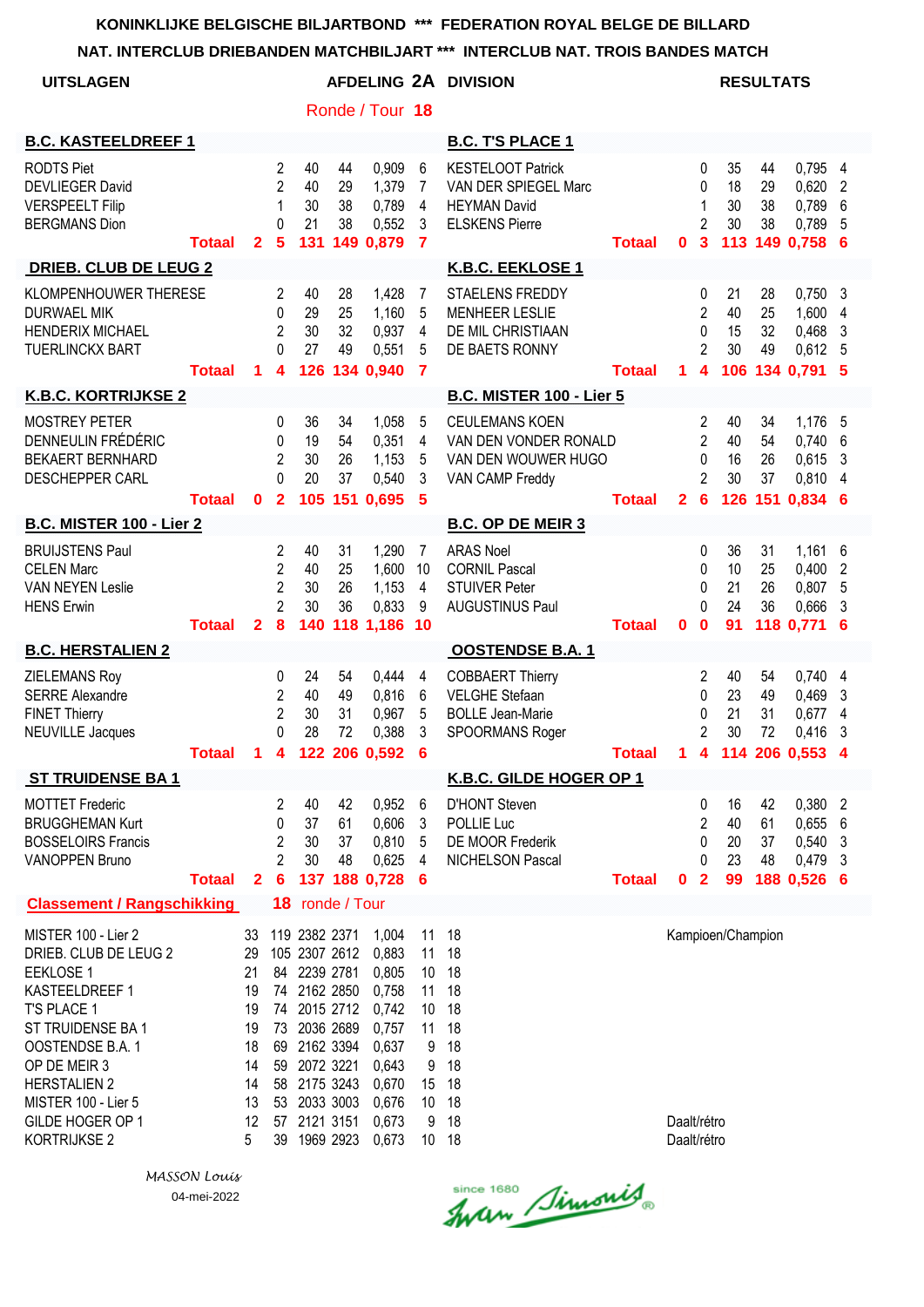# **NAT. INTERCLUB DRIEBANDEN MATCHBILJART \*\*\* INTERCLUB NAT. TROIS BANDES MATCH**

| NAI. INTERCLUB DRIEBANDEN MATCHBILJART                                                                                                                                                                                                                                 |                            |                                                                    |                                                                           |                                                                                                                                                                             |                             |                                                                                                          |                                                        | AND INTERVED BY NATE TROIS BANDES MATCH                                                     |               |                            |                                                           |                             |                      |                                                           |                          |
|------------------------------------------------------------------------------------------------------------------------------------------------------------------------------------------------------------------------------------------------------------------------|----------------------------|--------------------------------------------------------------------|---------------------------------------------------------------------------|-----------------------------------------------------------------------------------------------------------------------------------------------------------------------------|-----------------------------|----------------------------------------------------------------------------------------------------------|--------------------------------------------------------|---------------------------------------------------------------------------------------------|---------------|----------------------------|-----------------------------------------------------------|-----------------------------|----------------------|-----------------------------------------------------------|--------------------------|
| <b>UITSLAGEN</b>                                                                                                                                                                                                                                                       |                            |                                                                    |                                                                           |                                                                                                                                                                             |                             |                                                                                                          |                                                        | <b>AFDELING 2B DIVISION</b>                                                                 |               |                            |                                                           |                             | <b>RESULTATS</b>     |                                                           |                          |
|                                                                                                                                                                                                                                                                        |                            |                                                                    |                                                                           |                                                                                                                                                                             |                             | Ronde / Tour 18                                                                                          |                                                        |                                                                                             |               |                            |                                                           |                             |                      |                                                           |                          |
| <b>B.C. MEERLESE 1</b>                                                                                                                                                                                                                                                 |                            |                                                                    |                                                                           |                                                                                                                                                                             |                             |                                                                                                          |                                                        | <b>B.C. MISTER 100 - Lier 4</b>                                                             |               |                            |                                                           |                             |                      |                                                           |                          |
| KOOREVAAR AD<br>VAN NIJNATTEN JEFFREY<br>HULTERMANS BART<br><b>KOEVOETS PATRICK</b>                                                                                                                                                                                    | <b>Totaal</b>              | $\bf{0}$                                                           | 1<br>0<br>$\Omega$<br>$\Omega$<br>$\blacktriangleleft$                    | 40<br>35<br>15<br>18<br>108                                                                                                                                                 | 43<br>52<br>37<br>49<br>181 | 0,930<br>0,673<br>0,405<br>0,367<br>0,596                                                                | 5<br>4<br>3<br>3<br>$5\phantom{1}$                     | VAN HOVE BART<br><b>VERBOVEN JOZEF</b><br><b>COENEN PHILIP</b><br><b>HUYLEBROECK LUC</b>    | <b>Totaal</b> | 2 <sub>7</sub>             | 1<br>$\overline{2}$<br>$\overline{2}$<br>$\overline{2}$   | 40<br>40<br>30<br>30<br>140 | 43<br>52<br>37<br>49 | 0,930 4<br>0,769<br>0,810<br>0,612,5<br>181 0,773 6       | 5<br>6                   |
| <b>B.C. OP DE MEIR 2</b>                                                                                                                                                                                                                                               |                            |                                                                    |                                                                           |                                                                                                                                                                             |                             |                                                                                                          |                                                        | <b>BILLIARD PROMOTION TEAM 1</b>                                                            |               |                            |                                                           |                             |                      |                                                           |                          |
| VAN CROMVOIRT WIM<br><b>BOEREN RINI</b><br>PEETERS LUC (AL21)<br>VAN DER AUWERA IVAN                                                                                                                                                                                   | <b>Totaal</b>              | $\blacktriangleleft$                                               | 0<br>0<br>$\overline{c}$<br>$\overline{2}$<br>$\overline{\mathbf{4}}$     | 7<br>36<br>30<br>30<br>103                                                                                                                                                  | 17<br>32<br>47<br>32        | 0,411<br>1,125<br>0,638<br>0,937<br>128 0,804                                                            | 2<br>8<br>4<br>4<br>8                                  | DE BRUIJN JEAN-PAUL<br><b>JANSSEN MARC</b><br><b>MEERSMAN PETER</b><br>VAN ASPERT RICK      | <b>Totaal</b> | $\mathbf 1$                | 2<br>$\overline{2}$<br>$\mathbf{0}$<br>0<br>4             | 40<br>40<br>28<br>19        | 17<br>32<br>47<br>32 | 2,352<br>1,250<br>0,595<br>0,593<br>127 128 0,992 10      | 8<br>10<br>4<br>4        |
| <b>B.C. DE GOUDEN SLEUTEL 1</b>                                                                                                                                                                                                                                        |                            |                                                                    |                                                                           |                                                                                                                                                                             |                             |                                                                                                          |                                                        | K.B.A. SINT NIKLASE 1                                                                       |               |                            |                                                           |                             |                      |                                                           |                          |
| <b>DELLAERT Marc</b><br><b>CLAUS Pascal</b><br><b>VERSTRAETEN Frank</b><br><b>BROCHE Philippe</b>                                                                                                                                                                      | <b>Totaal</b>              | $\overline{2}$                                                     | 2<br>$\overline{2}$<br>0<br>$\overline{2}$<br>6                           | 40<br>40<br>28<br>30<br>138                                                                                                                                                 | 42<br>38<br>38<br>41<br>159 | 0,952<br>1,052<br>0,736<br>0,731<br>0,867                                                                | 5<br>4<br>5<br>3<br>$\sqrt{5}$                         | DE RUYTE Tom<br>VAN HOUDENHOVE Patrick<br>VAN VOSSELEN Christoph<br>VAN LEUVENHAGE Dylan    | <b>Totaal</b> | $\mathbf{0}$               | 0<br>0<br>$\overline{2}$<br>0<br>$\overline{2}$           | 30<br>31<br>30<br>23        | 42<br>38<br>38<br>41 | $0,714$ 7<br>0,815<br>0,789<br>0,560<br>114 159 0,716 8   | 8<br>4<br>$\overline{4}$ |
| <b>T.B.A. BILJARTPALACE 2</b>                                                                                                                                                                                                                                          |                            |                                                                    |                                                                           |                                                                                                                                                                             |                             |                                                                                                          |                                                        | K.B.C. COURONNE Royale 1                                                                    |               |                            |                                                           |                             |                      |                                                           |                          |
| <b>SLEDDENS PIET</b><br><b>MEKES CHARLES</b><br>ROYBERGHS LUC<br><b>MAES Francois</b>                                                                                                                                                                                  | <b>Totaal</b>              | $\mathbf{2}$                                                       | $\overline{2}$<br>$\overline{2}$<br>$\overline{2}$<br>$\overline{2}$<br>8 | 40<br>40<br>30<br>30<br>140                                                                                                                                                 | 25<br>61<br>31<br>43<br>160 | 1,600<br>0,655<br>0,967<br>0,697<br>0,875                                                                | 6<br>5<br>8<br>4<br>8                                  | <b>BOUCHAT FABRICE</b><br><b>WINCKELMANS LUC</b><br>VAN DE GUCHT DIDIER<br>COLLART OLIVIER  | <b>Totaal</b> | 0                          | 0<br>$\mathbf{0}$<br>$\mathbf{0}$<br>$\Omega$<br>$\bf{0}$ | 18<br>39<br>20<br>23<br>100 | 25<br>61<br>31<br>43 | $0,720$ 4<br>0,639<br>0,645<br>0,534<br>160 0,625 4       | 4<br>4<br>2              |
| K.B.C. BILJARTVRIENDEN Tu 1                                                                                                                                                                                                                                            |                            |                                                                    |                                                                           |                                                                                                                                                                             |                             |                                                                                                          |                                                        | <b>B.C. MISTER 100 - Lier 3</b>                                                             |               |                            |                                                           |                             |                      |                                                           |                          |
| VAN PEER JACK<br>VAN HEES STEF<br><b>BERKELMANS RICHARD</b><br><b>WITTEMANS DIMITRI</b>                                                                                                                                                                                | Totaal 2 6 135 135 1,000 6 |                                                                    | 0<br>2<br>$\overline{2}$<br>$\overline{2}$                                | 35<br>40<br>30<br>30                                                                                                                                                        | 35<br>39<br>27<br>34        | 1,000<br>1,025<br>1,111<br>0,882                                                                         | 4<br>5<br>6<br>3                                       | <b>JANSSEN MARCO</b><br><b>VAN DIJCK WIM</b><br><b>WOUTERS MICHEL</b><br><b>JACOBS DAVE</b> | <b>Totaal</b> |                            | $\overline{c}$<br>0<br>0<br>$\Omega$                      | 40<br>32<br>18<br>26        | 35<br>39<br>27<br>34 | 1,142 5<br>0,820<br>0,666<br>0,764<br>0 2 116 135 0,859 6 | 6<br>5<br>5              |
| <b>B.C. HERSTALIEN 1</b>                                                                                                                                                                                                                                               |                            |                                                                    |                                                                           |                                                                                                                                                                             |                             |                                                                                                          |                                                        | <b>B.C. DE DEKEN 1</b>                                                                      |               |                            |                                                           |                             |                      |                                                           |                          |
| <b>BOUTET Dany</b><br><b>WYN Christophe</b><br><b>WALLERAND Paul</b><br><b>RAMAEKERS Benoit</b>                                                                                                                                                                        | <b>Totaal</b>              | $\mathbf{2}$                                                       | 2<br>$\overline{2}$<br>$\overline{2}$<br>$\overline{2}$<br>8              | 40<br>40<br>30<br>30                                                                                                                                                        | 22<br>36<br>18<br>33        | 1,818<br>1,111<br>1,666<br>0,909<br>140 109 1,284                                                        | 8<br>8<br>4<br>5<br>8                                  | DE KOK Joey<br><b>DONVIL Marc</b><br>VAN DEN BOOM Marc<br>VAN T ZELFDEN Joris               | <b>Totaal</b> | $\mathbf 0$                | 0<br>0<br>0<br>0<br>$\mathbf 0$                           | 32<br>37<br>9<br>15<br>93   | 22<br>36<br>18<br>33 | 1,454 5<br>1,027<br>0,500<br>0,454<br>109 0,853 5         | 5<br>3<br>3              |
| <b>Classement / Rangschikking</b>                                                                                                                                                                                                                                      |                            |                                                                    |                                                                           | 18 ronde / Tour                                                                                                                                                             |                             |                                                                                                          |                                                        |                                                                                             |               |                            |                                                           |                             |                      |                                                           |                          |
| PROMOTION TEAM 1<br><b>HERSTALIEN 1</b><br>MISTER 100 - Lier 4<br>OP DE MEIR 2<br>MISTER 100 - Lier 3<br><b>BILJARTVRIENDEN Tu 1</b><br>DE DEKEN 1<br><b>BILJARTPALACE 2</b><br><b>MEERLESE 1</b><br>DE GOUDEN SLEUTEL 1<br><b>COURONNE Royale 1</b><br>SINT NIKLASE 1 |                            | 33<br>28<br>24<br>23<br>21<br>20<br>17<br>16<br>15<br>10<br>6<br>3 | 38<br>37                                                                  | 114 2395 2446<br>101 2342 2486<br>77 2289 2765<br>93 2292 2651<br>83 2278 2700<br>69 2158 2552<br>68 2178 2798<br>71 2139 2881<br>60 2146 2882<br>53 2101 3012<br>1976 2899 | 1901 2792                   | 0,979<br>0,942<br>0,827<br>0,864<br>0,843<br>0,845<br>0,778<br>0,742<br>0,744<br>0,697<br>0,681<br>0,680 | 13<br>9<br>10<br>11<br>10<br>10<br>11<br>10<br>8<br>13 | 18<br>18<br>18<br>18<br>12 18<br>12 18<br>18<br>18<br>18<br>18<br>18<br>18                  |               | Daalt/rétro<br>Daalt/rétro |                                                           | Kampioen/Champion           |                      |                                                           |                          |

since 1680 Simonis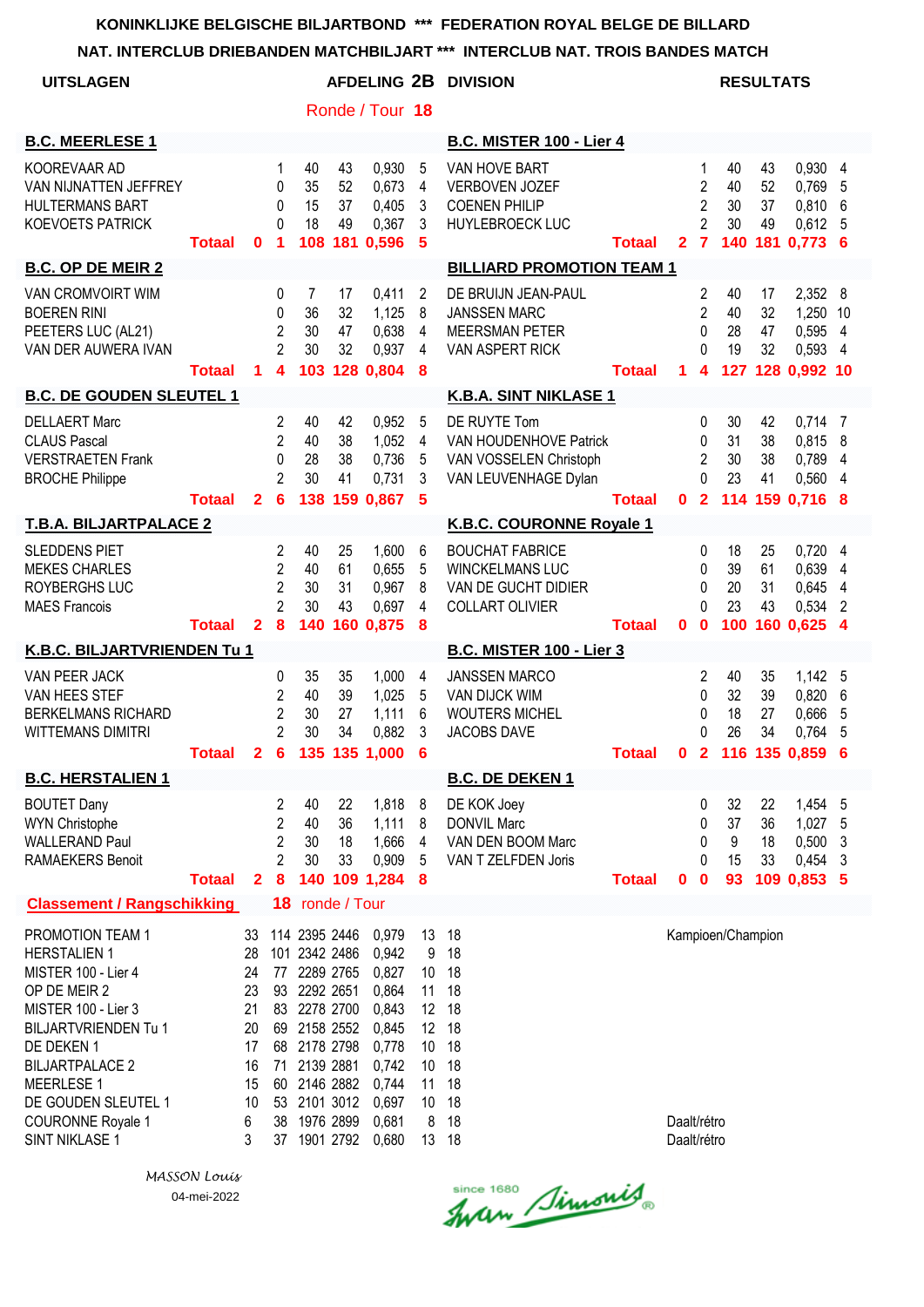#### **NAT. INTERCLUB DRIEBANDEN MATCHBILJART \*\*\* INTERCLUB NAT. TROIS BANDES MATCH**

|                                                                                                                                                                                                                                                        |               |                                                                    |                                                              |                                                                                                                                                                               |                      |                                                                                                          |                                                                                      | NAT. INTERCLUB DRIEBANDEN MATCHBILJART ***  INTERCLUB NAT. TROIS BANDES MATCH                |               |                            |                                                                                      |                            |                      |                                                               |                                                    |
|--------------------------------------------------------------------------------------------------------------------------------------------------------------------------------------------------------------------------------------------------------|---------------|--------------------------------------------------------------------|--------------------------------------------------------------|-------------------------------------------------------------------------------------------------------------------------------------------------------------------------------|----------------------|----------------------------------------------------------------------------------------------------------|--------------------------------------------------------------------------------------|----------------------------------------------------------------------------------------------|---------------|----------------------------|--------------------------------------------------------------------------------------|----------------------------|----------------------|---------------------------------------------------------------|----------------------------------------------------|
| <b>UITSLAGEN</b>                                                                                                                                                                                                                                       |               |                                                                    |                                                              |                                                                                                                                                                               |                      |                                                                                                          |                                                                                      | AFDELING 3A DIVISION                                                                         |               |                            |                                                                                      | <b>RESULTATS</b>           |                      |                                                               |                                                    |
|                                                                                                                                                                                                                                                        |               |                                                                    |                                                              |                                                                                                                                                                               |                      | Ronde / Tour 18                                                                                          |                                                                                      |                                                                                              |               |                            |                                                                                      |                            |                      |                                                               |                                                    |
| <b>DRIEB. CLUB DE LEUG 3</b>                                                                                                                                                                                                                           |               |                                                                    |                                                              |                                                                                                                                                                               |                      |                                                                                                          |                                                                                      | <b>B.C. DE DEKEN 2</b>                                                                       |               |                            |                                                                                      |                            |                      |                                                               |                                                    |
| <b>GORREBEECK Tim</b><br><b>DOGAN Yilmaz</b><br>DE GROOF Luc<br>VAN DEN BERGH Leo                                                                                                                                                                      | <b>Totaal</b> | 0                                                                  | 0<br>$\overline{2}$<br>$\mathbf 0$<br>0<br>$\overline{2}$    | 21<br>30<br>16<br>21<br>88                                                                                                                                                    | 38<br>25<br>45<br>61 | 0,552<br>1,200<br>0,355<br>0,344<br>169 0,520                                                            | 6<br>5<br>3<br>2<br>6                                                                | <b>BRANTS Luc</b><br><b>HENDERICKX Werner</b><br><b>SCHODTS Eduard</b><br>SCHEERLINCK André  | <b>Totaal</b> | $\mathbf{2}$               | $\overline{c}$<br>$\mathbf 0$<br>$\overline{c}$<br>$\overline{2}$<br>$6\phantom{1}6$ | 30<br>16<br>25<br>25<br>96 | 38<br>25<br>45<br>61 | 0,789<br>0,640<br>0,555<br>0,409<br>169 0,568 6               | 6<br>5<br>3<br>3                                   |
| <b>B.C. OP DE MEIR 5</b>                                                                                                                                                                                                                               |               |                                                                    |                                                              |                                                                                                                                                                               |                      |                                                                                                          |                                                                                      | <b>DRIEB. CLUB DE LEUG 4</b>                                                                 |               |                            |                                                                                      |                            |                      |                                                               |                                                    |
| DEPOOTER LUC<br><b>VERELST RUDI</b><br>SEVENANTS YANNICK<br><b>BOELS BJORN</b>                                                                                                                                                                         | <b>Totaal</b> | 1                                                                  | 0<br>$\overline{2}$<br>0<br>$\overline{2}$<br>4              | 22<br>30<br>12<br>25<br>89                                                                                                                                                    | 35<br>38<br>32<br>35 | 0,628<br>0,789<br>0,375<br>0,714<br>140 0,635                                                            | 6<br>3<br>3<br>4<br>6                                                                | VAN VELTHOVEN YVAN<br>DE CLEEN JOERI<br>DE CLEEN SYLVAIN<br><b>HOSTENS STEFAAN</b>           | <b>Totaal</b> | 1.                         | 2<br>$\Omega$<br>$\overline{2}$<br>$\Omega$<br>$\overline{\mathbf{4}}$               | 30<br>24<br>25<br>17<br>96 | 35<br>38<br>32<br>35 | 0,857<br>0,631<br>0,781<br>0,485<br>140 0,685 7               | $\overline{7}$<br>$\mathbf{3}$<br>5<br>3           |
| <b>B.C. MISTER 100 - Lier 6</b>                                                                                                                                                                                                                        |               |                                                                    |                                                              |                                                                                                                                                                               |                      |                                                                                                          |                                                                                      | <b>B.C. DE PLOEG 2</b>                                                                       |               |                            |                                                                                      |                            |                      |                                                               |                                                    |
| <b>MERTENS Gommaar</b><br><b>HERMANS Adrianus</b><br>VAN DER VLIET René<br><b>BOGAERTS Carl</b>                                                                                                                                                        | <b>Totaal</b> | $\overline{2}$                                                     | 2<br>0<br>$\overline{2}$<br>$\overline{2}$<br>6              | 30<br>22<br>25<br>25                                                                                                                                                          | 51<br>49<br>59<br>64 | 0,588<br>0,448<br>0,423<br>0,390<br>102 223 0,457                                                        | $\overline{2}$<br>$\overline{2}$<br>$\overline{4}$<br>5<br>5                         | VAN APEREN Jul<br><b>MERTENS Eddy</b><br><b>ADRIAENSEN Roger</b><br><b>WILKOWSKI Monique</b> | <b>Totaal</b> | $\mathbf 0$                | 0<br>$\overline{2}$<br>0<br>$\Omega$<br>$\overline{2}$                               | 20<br>30<br>23<br>24<br>97 | 51<br>49<br>59<br>64 | $0,392$ 6<br>$0,612$ 6<br>0,389 2<br>$0,375$ 3<br>223 0,434 6 |                                                    |
| <b>B.C. BILJART-WORLD 3</b>                                                                                                                                                                                                                            |               |                                                                    |                                                              |                                                                                                                                                                               |                      |                                                                                                          |                                                                                      | <b>B.C. VILVOORDSE 1</b>                                                                     |               |                            |                                                                                      |                            |                      |                                                               |                                                    |
| <b>BORNY FRANKY</b><br><b>SMET JAN</b><br><b>KUHN WERNER</b><br>PEETERS RAYMOND                                                                                                                                                                        | <b>Totaal</b> | $\overline{2}$                                                     | 2<br>$\overline{2}$<br>$\overline{2}$<br>$\overline{2}$<br>8 | 30<br>30<br>25<br>25<br>110                                                                                                                                                   | 29<br>37<br>40<br>69 | 1,034<br>0,810<br>0,625<br>0,362<br>175 0,628                                                            | 5<br>5<br>3<br>5<br>5                                                                | DE GREEF DANIEL<br>SIERRA CANO LEONARDO<br>VANDENBUSSCHE HEDWIG<br>VAN CAMP Jean             | <b>Totaal</b> | $\mathbf{0}$               | 0<br>0<br>0<br>0<br>$\bf{0}$                                                         | 19<br>13<br>13<br>12<br>57 | 29<br>37<br>40<br>69 | 0,6553<br>0,351<br>0,325<br>0,173<br>175 0,325 3              | $\overline{2}$<br>$\overline{2}$<br>$\overline{2}$ |
| <b>B.C. LUGO 2</b>                                                                                                                                                                                                                                     |               |                                                                    |                                                              |                                                                                                                                                                               |                      |                                                                                                          |                                                                                      | <b>B.C. BILJART-WORLD 5</b>                                                                  |               |                            |                                                                                      |                            |                      |                                                               |                                                    |
| DE JONCK PATRICK<br><b>BODART BART</b><br><b>WUYTS FRANCOIS</b><br><b>BODART GILBERT</b>                                                                                                                                                               | <b>Totaal</b> | 1                                                                  | 2<br>$\overline{2}$<br>0<br>$\Omega$<br>4                    | 30<br>30<br>19<br>14<br>93                                                                                                                                                    | 36<br>36<br>51<br>50 | 0,833<br>0,833<br>0,372<br>0,280<br>173 0,537 5                                                          | 5<br>5<br>3<br>3                                                                     | <b>BERGHS WERNER</b><br>VAN INGELGEM LUC<br><b>VERHAEGEN DANNY</b><br><b>HENS HERMAN</b>     | <b>Totaal</b> | 1.                         | 0<br>0<br>$\overline{c}$<br>$\overline{2}$                                           | 25<br>29<br>25<br>25       | 36<br>36<br>51<br>50 | 0,694 4<br>0,805<br>0,490<br>0,500<br>4 104 173 0,601 5       | 3<br>5<br>5                                        |
| <b>B.C. OP DE MEIR 7</b>                                                                                                                                                                                                                               |               |                                                                    |                                                              |                                                                                                                                                                               |                      |                                                                                                          |                                                                                      | <b>B.C. BILJART EXPRESS 3</b>                                                                |               |                            |                                                                                      |                            |                      |                                                               |                                                    |
| <b>DEMUYNCK WIM</b><br><b>BOELS PATRICK</b><br><b>SEYMUS ERWIN</b><br><b>BAETENS JAN</b>                                                                                                                                                               | <b>Totaal</b> | $\mathbf 0$                                                        | 0<br>0<br>0<br>0<br>$\bf{0}$                                 | 9<br>25<br>16<br>13<br>63                                                                                                                                                     | 28<br>56<br>31<br>39 | 0,321<br>0,446<br>0,516<br>0,333<br>154 0,409                                                            | 3<br>2<br>6<br>3<br>6                                                                | VAN DE PAER HANS<br>VAN GESTEL EMIEL<br>VAN DEN BERGH PATRICK<br><b>TEMEL CANER</b>          | <b>Totaal</b> | $\mathbf{2}$               | 2<br>2<br>2<br>2<br>$\boldsymbol{8}$                                                 | 30<br>30<br>25<br>25       | 28<br>56<br>31<br>39 | 1,071 8<br>0,535<br>0,806 5<br>0,641<br>110 154 0,714 8       | 4<br>-3                                            |
| <b>Classement / Rangschikking</b>                                                                                                                                                                                                                      |               |                                                                    |                                                              | 18 ronde / Tour                                                                                                                                                               |                      |                                                                                                          |                                                                                      |                                                                                              |               |                            |                                                                                      |                            |                      |                                                               |                                                    |
| DRIEB. CLUB DE LEUG 4<br><b>BILJART-WORLD 3</b><br>DRIEB. CLUB DE LEUG 3<br><b>BILJART EXPRESS 3</b><br>OP DE MEIR 5<br><b>BILJART-WORLD 5</b><br>DE DEKEN 2<br>LUGO <sub>2</sub><br>DE PLOEG 2<br>MISTER 100 - Lier 6<br>VILVOORDSE 1<br>OP DE MEIR 7 |               | 30<br>26<br>25<br>21<br>20<br>19<br>18<br>15<br>14<br>12<br>9<br>7 | 61                                                           | 111 1767 2724<br>94 1811 2846<br>91 1763 3111<br>77 1633 2906<br>75 1735 3135<br>77 1681 3000<br>68 1634 3314<br>57 1620 3328<br>66 1718 3044<br>45 1402 3521<br>42 1561 3274 | 1686 3419            | 0,648<br>0,636<br>0,566<br>0,561<br>0,553<br>0,560<br>0,493<br>0,486<br>0,564<br>0,493<br>0,398<br>0,476 | 12 18<br>9<br>8<br>11<br>8<br>7 <sup>7</sup><br>8<br>10<br>8<br>11<br>$\overline{7}$ | 18<br>18<br>18<br>18<br>18<br>18<br>18<br>18<br>18<br>18<br>6 18                             |               | Daalt/rétro<br>Daalt/rétro |                                                                                      | Kampioen/Champion          |                      |                                                               |                                                    |

Since 1680 Simonis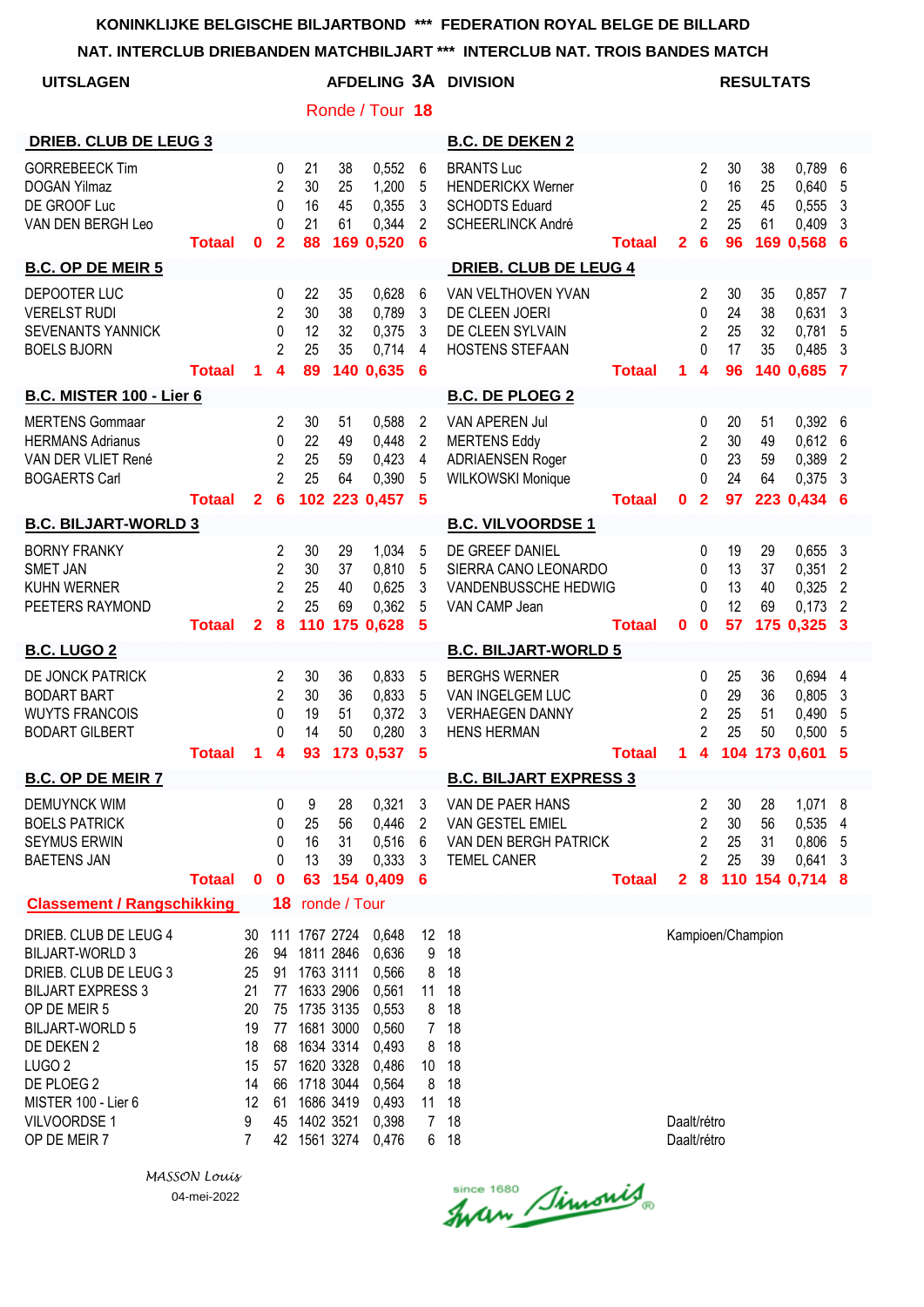**NAT. INTERCLUB DRIEBANDEN MATCHBILJART \*\*\* INTERCLUB NAT. TROIS BANDES MATCH**

| NAI. INTERULUD DRIEDANDEN MATUMBILJAR I                                                                                                                                                                                                                   |               |                                                                    |                                                                |                                                                                                                                                 |                      |                                                                                                          |                                                                                                            | IN I ERGLUD NAT. TRUIS DANDES MATGH                                                                     |               |                            |                                                                            |                            |                             |                                                         |                                                          |
|-----------------------------------------------------------------------------------------------------------------------------------------------------------------------------------------------------------------------------------------------------------|---------------|--------------------------------------------------------------------|----------------------------------------------------------------|-------------------------------------------------------------------------------------------------------------------------------------------------|----------------------|----------------------------------------------------------------------------------------------------------|------------------------------------------------------------------------------------------------------------|---------------------------------------------------------------------------------------------------------|---------------|----------------------------|----------------------------------------------------------------------------|----------------------------|-----------------------------|---------------------------------------------------------|----------------------------------------------------------|
| <b>UITSLAGEN</b>                                                                                                                                                                                                                                          |               |                                                                    |                                                                |                                                                                                                                                 |                      | <b>AFDELING 3B</b>                                                                                       |                                                                                                            | <b>DIVISION</b>                                                                                         |               |                            |                                                                            |                            | <b>RESULTATS</b>            |                                                         |                                                          |
|                                                                                                                                                                                                                                                           |               |                                                                    |                                                                |                                                                                                                                                 |                      | Ronde / Tour 18                                                                                          |                                                                                                            |                                                                                                         |               |                            |                                                                            |                            |                             |                                                         |                                                          |
| <b>MAASLANDSE BA. 2</b>                                                                                                                                                                                                                                   |               |                                                                    |                                                                |                                                                                                                                                 |                      |                                                                                                          |                                                                                                            | <b>B.C. WELKENRAEDT 1</b>                                                                               |               |                            |                                                                            |                            |                             |                                                         |                                                          |
| CALTABELLOTTA Ignazio<br><b>KIZKAPAN Yusuf</b><br><b>KILIC Mehmet</b><br><b>ISIKLAR Umit</b>                                                                                                                                                              | Totaal        | $\mathbf{0}$                                                       | 0<br>$\Omega$<br>1<br>$\overline{2}$<br>3                      | 28<br>24<br>25<br>25<br>102                                                                                                                     | 54<br>62<br>43<br>50 | 0,518<br>0,387<br>0,581<br>0,500<br>209 0,488                                                            | 4<br>2<br>4<br>4<br>4                                                                                      | <b>BECKERS René</b><br><b>FRYNS Martin</b><br><b>BIRNER Henning</b><br>OPSOMER Roger                    | <b>Totaal</b> | $\overline{2}$             | 2<br>$\overline{2}$<br>$\mathbf{1}$<br>0<br>$5\phantom{1}$                 | 30<br>30<br>25<br>14<br>99 | 54<br>62<br>43<br>50<br>209 | 0,555 4<br>0,483<br>0,581<br>0,280<br>0,473             | 4<br>5<br>$\overline{2}$<br>-5                           |
| K.B.C. COURONNE Royale 2                                                                                                                                                                                                                                  |               |                                                                    |                                                                |                                                                                                                                                 |                      |                                                                                                          |                                                                                                            | A.C. CHARLEROI SUD 1                                                                                    |               |                            |                                                                            |                            |                             |                                                         |                                                          |
| <b>WINCKELMANS Marc</b><br><b>LETEN Christian</b><br><b>DEMAERSCHALK Eric</b><br>VAN VAERENBERGH Marc                                                                                                                                                     | <b>Totaal</b> | $\mathbf{2}$                                                       | 2<br>$\overline{2}$<br>0<br>$\overline{2}$<br>6                | 30<br>30<br>23<br>25<br>108                                                                                                                     | 35<br>44<br>69<br>56 | 0,857<br>0,681<br>0,333<br>0,446<br>204 0,529                                                            | 5<br>5<br>$\overline{4}$<br>3<br>5                                                                         | <b>MARECHAL Philippe</b><br>MARECHAL Stephane<br>GILLARD Jonathan<br><b>WAUTERS Francis</b>             | <b>Totaal</b> | $\mathbf 0$                | 0<br>0<br>$\overline{2}$<br>$\mathbf 0$<br>$\overline{2}$                  | 23<br>18<br>25<br>13<br>79 | 35<br>44<br>69<br>56        | 0,657<br>0,409<br>0,362<br>0,232<br>204 0.387 6         | - 6<br>$\overline{2}$<br>$\mathbf{3}$<br>$\mathbf{3}$    |
| <b>MAASLANDSE BA. 1</b>                                                                                                                                                                                                                                   |               |                                                                    |                                                                |                                                                                                                                                 |                      |                                                                                                          |                                                                                                            | <b>B.C. HERSTALIEN 3</b>                                                                                |               |                            |                                                                            |                            |                             |                                                         |                                                          |
| MONNISSEN Mathy<br><b>JANSSEN Maarten</b><br><b>MEUSEN Wilco</b><br>JACOBS Heinz                                                                                                                                                                          | <b>Totaal</b> | $\mathbf{2}$                                                       | 0<br>$\overline{c}$<br>$\overline{2}$<br>$\overline{2}$<br>6   | 28<br>30<br>25<br>25<br>108                                                                                                                     | 30<br>42<br>26<br>45 | 0,933<br>0,714<br>0,961<br>0,555<br>143 0,755                                                            | 6<br>3<br>6<br>6<br>6                                                                                      | <b>MARZIALE Pascal</b><br><b>JETTEN Karina</b><br><b>BEYERS Albert</b><br><b>LEJEUNE Fabrice</b>        | <b>Totaal</b> | $\mathbf 0$                | 2<br>0<br>0<br>$\Omega$<br>$\overline{2}$                                  | 30<br>27<br>14<br>18<br>89 | 30<br>42<br>26<br>45        | 1,000<br>0,642<br>0,538<br>0,400<br>143 0.622           | 5<br>8<br>$\overline{2}$<br>$\overline{2}$<br>8          |
| <b>B.C. HERSTALIEN 4</b>                                                                                                                                                                                                                                  |               |                                                                    |                                                                |                                                                                                                                                 |                      |                                                                                                          |                                                                                                            | R.C. GARNIER 1                                                                                          |               |                            |                                                                            |                            |                             |                                                         |                                                          |
| QUETELARD Daniel<br><b>MAYEUR Jeannot</b><br><b>LHOEST Daniel</b><br><b>RASQUIN Eric</b>                                                                                                                                                                  | <b>Totaal</b> | 1                                                                  | 0<br>$\overline{2}$<br>$\overline{2}$<br>$\Omega$<br>4         | 17<br>30<br>25<br>14<br>86                                                                                                                      | 28<br>57<br>41<br>39 | 0,607<br>0,526<br>0,609<br>0,358<br>165 0,521                                                            | 2<br>5<br>4<br>2<br>5                                                                                      | <b>PEETERMANS Gerrit</b><br>NICOLAES Johan<br><b>BERVOETS Frans</b><br><b>TREVELS Rudy</b>              | <b>Totaal</b> | 1                          | 2<br>0<br>0<br>$\overline{2}$<br>4                                         | 30<br>25<br>14<br>25<br>94 | 28<br>57<br>41<br>39        | 1,071<br>0,438<br>0,341<br>0,641<br>165 0,569           | 5<br>3<br>$\overline{2}$<br>4<br>-5                      |
| <b>FORTUNA1</b>                                                                                                                                                                                                                                           |               |                                                                    |                                                                |                                                                                                                                                 |                      |                                                                                                          |                                                                                                            | <b>B.C. VOTTEM 1</b>                                                                                    |               |                            |                                                                            |                            |                             |                                                         |                                                          |
| <b>KEUTEN Ludy</b><br>GODEYNE Jean<br><b>GEERLINGS Jacky</b><br><b>TELENG Sjaak</b>                                                                                                                                                                       |               |                                                                    | 2<br>0<br>$\overline{c}$<br>$\overline{2}$                     | 30<br>26<br>25<br>25                                                                                                                            | 35<br>57<br>34<br>43 | 0,857<br>0,456<br>0,735<br>0,581<br>Totaal  2 6 106 169 0,627 5                                          | 4<br>4<br>3<br>5                                                                                           | <b>ERNST Georges</b><br>LEMESTREZ Sébastien<br><b>LISMONT Daniel</b><br>WILLEMSEN Stéphane              | Totaal        |                            | 0<br>$\overline{c}$<br>0<br>0                                              | 15<br>30<br>14<br>19       | 35<br>57<br>34<br>43        | 0,428<br>0,526<br>0,411<br>0,441<br>0 2 78 169 0,461 6  | 3<br>$\overline{2}$<br>$\overline{2}$<br>$6\phantom{1}6$ |
| <b>R.C. GARNIER 2</b>                                                                                                                                                                                                                                     |               |                                                                    |                                                                |                                                                                                                                                 |                      |                                                                                                          |                                                                                                            | <b>R.B.C. DISONAIS 1</b>                                                                                |               |                            |                                                                            |                            |                             |                                                         |                                                          |
| <b>PEETERS Geert</b><br>VAN ORSHAEGEN Jens<br><b>SLAGMOLEN Frederic</b><br><b>VANHERWEGEN William</b>                                                                                                                                                     | <b>Totaal</b> | $\bf{0}$                                                           | 0<br>0<br>2<br>0<br>$\overline{2}$                             | 24<br>22<br>25<br>16<br>87                                                                                                                      | 33<br>36<br>43<br>57 | 0,727<br>0,611<br>0,581<br>0,280<br>169 0,514                                                            | 8<br>3<br>3<br>3<br>8                                                                                      | <b>AUSSEMS Maximilien</b><br><b>RANDAXHE Patrick</b><br><b>HENNICO Raymond</b><br><b>FANIELLE Henri</b> | <b>Totaal</b> | $\mathbf{2}$               | $\overline{2}$<br>$\overline{2}$<br>0<br>$\overline{2}$<br>$6\phantom{1}6$ | 30<br>30<br>19<br>25       | 33<br>36<br>43<br>57        | $0,909$ 6<br>0,833<br>0,441<br>0,438<br>104 169 0,615 7 | $\overline{7}$<br>$\sqrt{5}$<br>$\mathbf{3}$             |
| <b>Classement / Rangschikking</b>                                                                                                                                                                                                                         |               |                                                                    | 18                                                             | ronde / Tour                                                                                                                                    |                      |                                                                                                          |                                                                                                            |                                                                                                         |               |                            |                                                                            |                            |                             |                                                         |                                                          |
| MAASLANDSE BA. 1<br><b>DISONAIS1</b><br><b>HERSTALIEN 3</b><br><b>FORTUNA1</b><br><b>COURONNE Royale 2</b><br><b>GARNIER 1</b><br><b>WELKENRAEDT1</b><br><b>VOTTEM1</b><br>CHARLEROI SUD 1<br><b>GARNIER 2</b><br><b>HERSTALIEN 4</b><br>MAASLANDSE BA. 2 |               | 35<br>25<br>25<br>23<br>21<br>18<br>17<br>15<br>15<br>14<br>6<br>2 | 96<br>95<br>85<br>75<br>67<br>64<br>63<br>61<br>60<br>41<br>28 | 129 1951 2553<br>1828 2974<br>1835 3126<br>1765 3313<br>1746 3335<br>1723 3288<br>1731 3486<br>1583 3435<br>1693 3380<br>1676 3407<br>1484 3613 | 1432 3452            | 0,764<br>0,614<br>0,587<br>0,532<br>0,523<br>0,524<br>0,496<br>0,460<br>0,500<br>0,491<br>0,414<br>0,410 | 10<br>8<br>8<br>9<br>7 <sup>1</sup><br>7 <sup>1</sup><br>10 <sup>°</sup><br>10 <sup>°</sup><br>6<br>8<br>6 | 18<br>18<br>18<br>18<br>18<br>18<br>18<br>18<br>18<br>18<br>18<br>7 18                                  |               | Daalt/rétro<br>Daalt/rétro |                                                                            |                            | Kampioen/Champion           |                                                         |                                                          |

since 1680 Simonis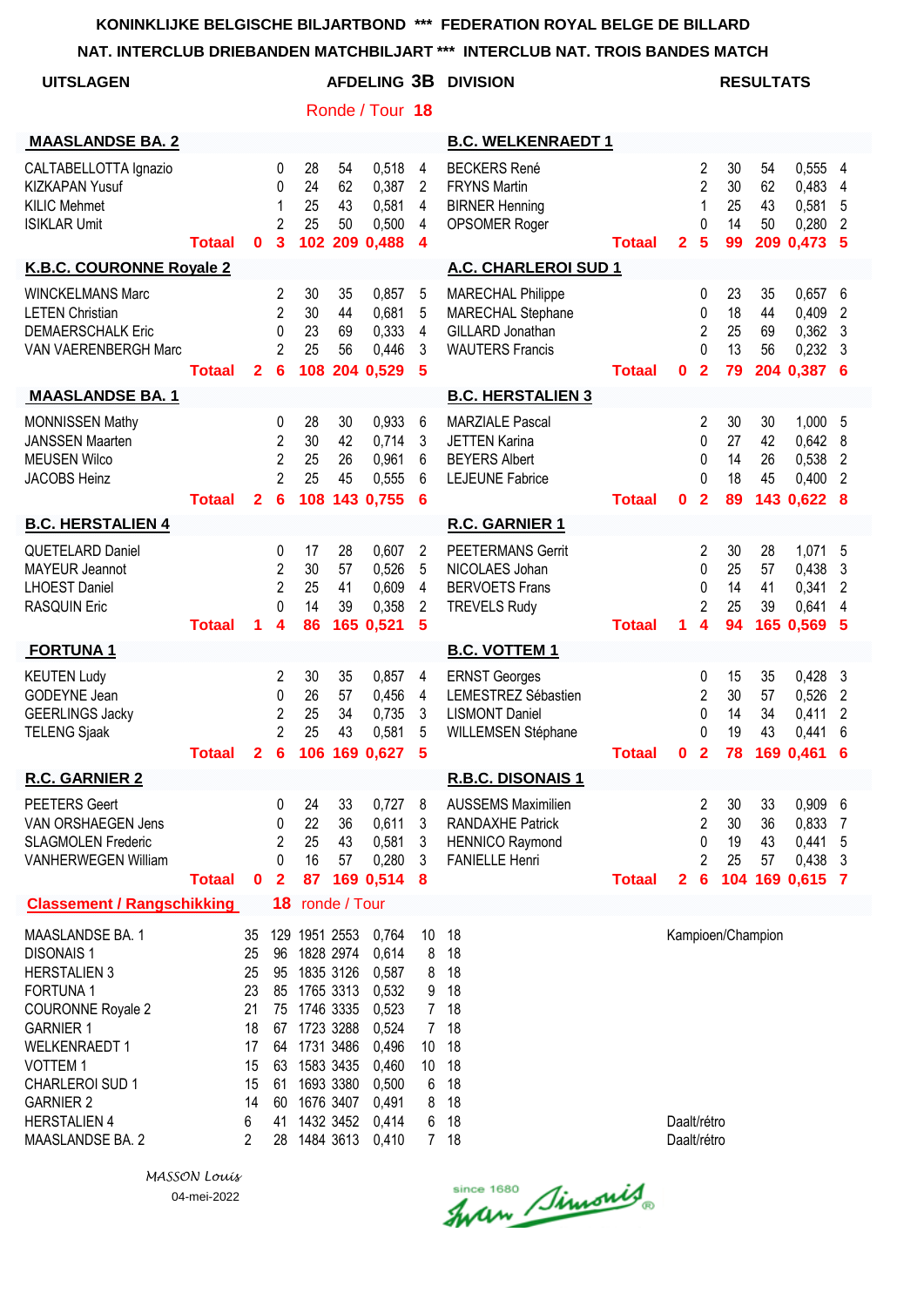**NAT. INTERCLUB DRIEBANDEN MATCHBILJART \*\*\* INTERCLUB NAT. TROIS BANDES MATCH**

| <b>UITSLAGEN</b>                                                                                                                                                                                                                                     |               |                                                                   |                                                                            |                                                                                                                                                                    |                      |                                                                                                          |                                                | <b>AFDELING 3C DIVISION</b>                                                                      |               |                            |                                                               |                                        | <b>RESULTATS</b>     |                                                       |                          |
|------------------------------------------------------------------------------------------------------------------------------------------------------------------------------------------------------------------------------------------------------|---------------|-------------------------------------------------------------------|----------------------------------------------------------------------------|--------------------------------------------------------------------------------------------------------------------------------------------------------------------|----------------------|----------------------------------------------------------------------------------------------------------|------------------------------------------------|--------------------------------------------------------------------------------------------------|---------------|----------------------------|---------------------------------------------------------------|----------------------------------------|----------------------|-------------------------------------------------------|--------------------------|
|                                                                                                                                                                                                                                                      |               |                                                                   |                                                                            |                                                                                                                                                                    |                      | Ronde / Tour 18                                                                                          |                                                |                                                                                                  |               |                            |                                                               |                                        |                      |                                                       |                          |
| <b>B.C. K.O.T - MEER 1</b>                                                                                                                                                                                                                           |               |                                                                   |                                                                            |                                                                                                                                                                    |                      |                                                                                                          |                                                | <b>B.C. LUGO 1</b>                                                                               |               |                            |                                                               |                                        |                      |                                                       |                          |
| <b>VANGENECHTEN BRYAN</b><br>VAN STAPPEN LUC<br>VAN DER VELDEN JAN<br><b>VERHEIJEN STAN</b>                                                                                                                                                          | Totaal        | $\overline{2}$                                                    | $\overline{2}$<br>$\overline{2}$<br>$\overline{2}$<br>$\overline{2}$<br>8  | 30<br>30<br>25<br>25<br>110                                                                                                                                        | 30<br>38<br>37<br>57 | 1,000<br>0,789<br>0,675<br>0,438<br>162 0,679                                                            | 5<br>5<br>5<br>$\overline{4}$<br>5             | DE BONDT RUDI<br><b>BREES JOZEF</b><br><b>MAX FILIP</b><br><b>BUELENS JAN</b>                    | <b>Totaal</b> | 0                          | 0<br>0<br>0<br>0<br>$\bf{0}$                                  | 9<br>15<br>22<br>22<br>68              | 30<br>38<br>37<br>57 | 0,300<br>0,394<br>0,594<br>0,385<br>162 0,419         | 4<br>2<br>6<br>2<br>6    |
| <b>B.C. BILJART EXPRESS 2</b>                                                                                                                                                                                                                        |               |                                                                   |                                                                            |                                                                                                                                                                    |                      |                                                                                                          |                                                | <b>B.C. ZEVENBERGEN 1</b>                                                                        |               |                            |                                                               |                                        |                      |                                                       |                          |
| <b>STRZELECKI Richard</b><br><b>VRANCKX Dirk</b><br>PROOST Ronny<br><b>DEVOGHT Tony</b>                                                                                                                                                              | <b>Totaal</b> | $\mathbf{2}$                                                      | 0<br>$\overline{c}$<br>$\overline{2}$<br>$\overline{2}$<br>$6\phantom{1}6$ | 12<br>30<br>25<br>25<br>92                                                                                                                                         | 28<br>45<br>41<br>35 | 0,428<br>0,666<br>0,609<br>0,714<br>149 0,617                                                            | 4<br>5<br>3<br>4<br>-5                         | <b>BUELENS Steven</b><br><b>BUELENS Jaimie</b><br><b>WYCKMANS Walter</b><br><b>MEEL Hartwig</b>  | <b>Totaal</b> | 0                          | 2<br>0<br>0<br>$\Omega$<br>$\overline{2}$                     | 30<br>20<br>$\overline{7}$<br>13<br>70 | 28<br>45<br>41<br>35 | 1,071<br>0,444<br>0,170<br>0,371<br>149 0,469 4       | 4<br>2<br>3<br>2         |
| <b>B.C. DE PLOEG 3</b>                                                                                                                                                                                                                               |               |                                                                   |                                                                            |                                                                                                                                                                    |                      |                                                                                                          |                                                | <b>B.C. BILJART-WORLD 2</b>                                                                      |               |                            |                                                               |                                        |                      |                                                       |                          |
| <b>VANDERZANDE Patrick</b><br>LE BRUYN Luc<br>LE BRUYN Danielle<br>VAN HOECK Tim                                                                                                                                                                     | <b>Totaal</b> | 0                                                                 | 0<br>0<br>$\overline{c}$<br>$\Omega$<br>$\mathbf{2}$                       | 21<br>23<br>25<br>9<br>78                                                                                                                                          | 34<br>35<br>46<br>27 | 0,617<br>0,657<br>0,543<br>0,333<br>142 0,549                                                            | 4<br>6<br>6<br>2<br>6                          | VAN APERS Wesley<br><b>DENS Robby</b><br>VAN DESSEL Sven<br><b>CARENS Frans</b>                  | <b>Totaal</b> | $\mathbf{2}$               | 2<br>$\overline{2}$<br>0<br>$\overline{c}$<br>$6\phantom{1}6$ | 30<br>30<br>23<br>25                   | 34<br>35<br>46<br>27 | 0,882 5<br>0,857<br>0,500<br>0,925<br>108 142 0.760 5 | 4<br>$\overline{2}$<br>3 |
| <b>B.C. OP DE MEIR 6</b>                                                                                                                                                                                                                             |               |                                                                   |                                                                            |                                                                                                                                                                    |                      |                                                                                                          |                                                | <b>T.B.A. BILJARTPALACE 3</b>                                                                    |               |                            |                                                               |                                        |                      |                                                       |                          |
| <b>LAMBRECHTS JOS</b><br><b>SYSMANS FRANS</b><br><b>GULLENTOPS WALTER</b><br><b>HELLEMANS PETER</b>                                                                                                                                                  | <b>Totaal</b> | 1.                                                                | 0<br>0<br>$\overline{c}$<br>$\overline{2}$<br>4                            | 16<br>14<br>25<br>25<br>80                                                                                                                                         | 27<br>36<br>32<br>49 | 0,592<br>0,388<br>0,781<br>0,510<br>144 0,555                                                            | 5<br>4<br>4<br>4<br>5                          | VAN DEN OUWELANT JAN<br><b>HERMANS DIRK</b><br><b>SOMMEN ANDRE</b><br><b>MAES JEF</b>            | <b>Totaal</b> | 1.                         | 2<br>$\overline{2}$<br>0<br>0<br>$\overline{\mathbf{4}}$      | 30<br>30<br>$\overline{7}$<br>22<br>89 | 27<br>36<br>32<br>49 | 1,111<br>0,833<br>0,218<br>0,448<br>144 0,618         | 6<br>5<br>4<br>4<br>6    |
| <b>B.C. BILJART-WORLD 4</b>                                                                                                                                                                                                                          |               |                                                                   |                                                                            |                                                                                                                                                                    |                      |                                                                                                          |                                                | K.B.C. DE GOEIE QUEUE 1                                                                          |               |                            |                                                               |                                        |                      |                                                       |                          |
| LEYS ANDRÉ<br><b>NEYENS STEFAN</b><br><b>NEYENS PAUL</b><br><b>LAUWERIJS Daniel</b>                                                                                                                                                                  | <b>Totaal</b> | 0                                                                 | 0<br>0<br>2<br>0<br>$\overline{2}$                                         | 23<br>25<br>25<br>21<br>94                                                                                                                                         | 32<br>61<br>40<br>59 | 0,718<br>0,409<br>0,625<br>0,355<br>192 0,489                                                            | 5<br>$\overline{2}$<br>3<br>2<br>5             | <b>VERCALSTEREN TOM</b><br><b>VERVOORT ALFONS</b><br><b>JACOBS YVES</b><br><b>VERHOEVEN DIRK</b> | <b>Totaal</b> | 2                          | 2<br>$\overline{2}$<br>0<br>2<br>6                            | 30<br>30<br>22<br>25                   | 32<br>61<br>40<br>59 | 0,937 5<br>0,491<br>0,550<br>0,423<br>107 192 0,557   | 4<br>3<br>4<br>5         |
| <b>B.C. DE DEKEN 3</b>                                                                                                                                                                                                                               |               |                                                                   |                                                                            |                                                                                                                                                                    |                      |                                                                                                          |                                                | <b>B.C. OP DE MEIR 4</b>                                                                         |               |                            |                                                               |                                        |                      |                                                       |                          |
| DE BUSSER ERIC<br><b>CAERS FREDDY</b><br>VAN GEYT RONALD<br>NIELSEN FREDERIK                                                                                                                                                                         | <b>Totaal</b> | $\mathbf{2}$                                                      | 2<br>0<br>1<br>2<br>$\overline{\mathbf{5}}$                                | 30<br>29<br>25<br>25                                                                                                                                               | 35<br>52<br>39<br>60 | 0,857<br>0,557<br>0,641<br>0,416<br>109 186 0,586                                                        | -5<br>3<br>4<br>4<br>-5                        | <b>ENGELS JIMMY</b><br><b>VERHAEGEN MARC</b><br><b>BRUNEEL PAUL</b><br><b>VINCK MICHEL</b>       | <b>Totaal</b> | $\mathbf 0$                | 0<br>2<br>1<br>0<br>$\overline{\mathbf{3}}$                   | 21<br>30<br>25<br>22<br>98             | 35<br>52<br>39<br>60 | 0,6003<br>0,576 4<br>0,641<br>0,366 2<br>186 0,526 5  | -5                       |
| <b>Classement / Rangschikking</b>                                                                                                                                                                                                                    |               |                                                                   |                                                                            | 18 ronde / Tour                                                                                                                                                    |                      |                                                                                                          |                                                |                                                                                                  |               |                            |                                                               |                                        |                      |                                                       |                          |
| <b>BILJART-WORLD 2</b><br>OP DE MEIR 4<br>DE DEKEN 3<br>K.O.T - MEER 1<br><b>BILJARTPALACE 3</b><br>DE PLOEG 3<br><b>BILJART EXPRESS 2</b><br><b>ZEVENBERGEN1</b><br><b>BILJART-WORLD 4</b><br>LUGO <sub>1</sub><br>DE GOEIE QUEUE 1<br>OP DE MEIR 6 |               | 33<br>25<br>25<br>23<br>23<br>20<br>19<br>14<br>12<br>9<br>8<br>5 | 89<br>86<br>76<br>78<br>59<br>52<br>47<br>46<br>40                         | 107 1872 2789<br>97 1753 2824<br>87 1778 2975<br>1812 2745<br>1761 2849<br>1714 2865<br>1769 2741<br>1648 2929<br>1599 2971<br>1520 2940<br>1582 3120<br>1546 3144 |                      | 0,671<br>0,620<br>0,597<br>0,660<br>0,618<br>0,598<br>0,645<br>0,562<br>0,538<br>0,517<br>0,507<br>0,491 | 9<br>8<br>9<br>8<br>6<br>9<br>8<br>6<br>9<br>8 | 18<br>10 18<br>18<br>18<br>18<br>18<br>18<br>18<br>18<br>18<br>18<br>10 18                       |               | Daalt/rétro<br>Daalt/rétro |                                                               | Kampioen/Champion                      |                      |                                                       |                          |

Since 1680 Simonis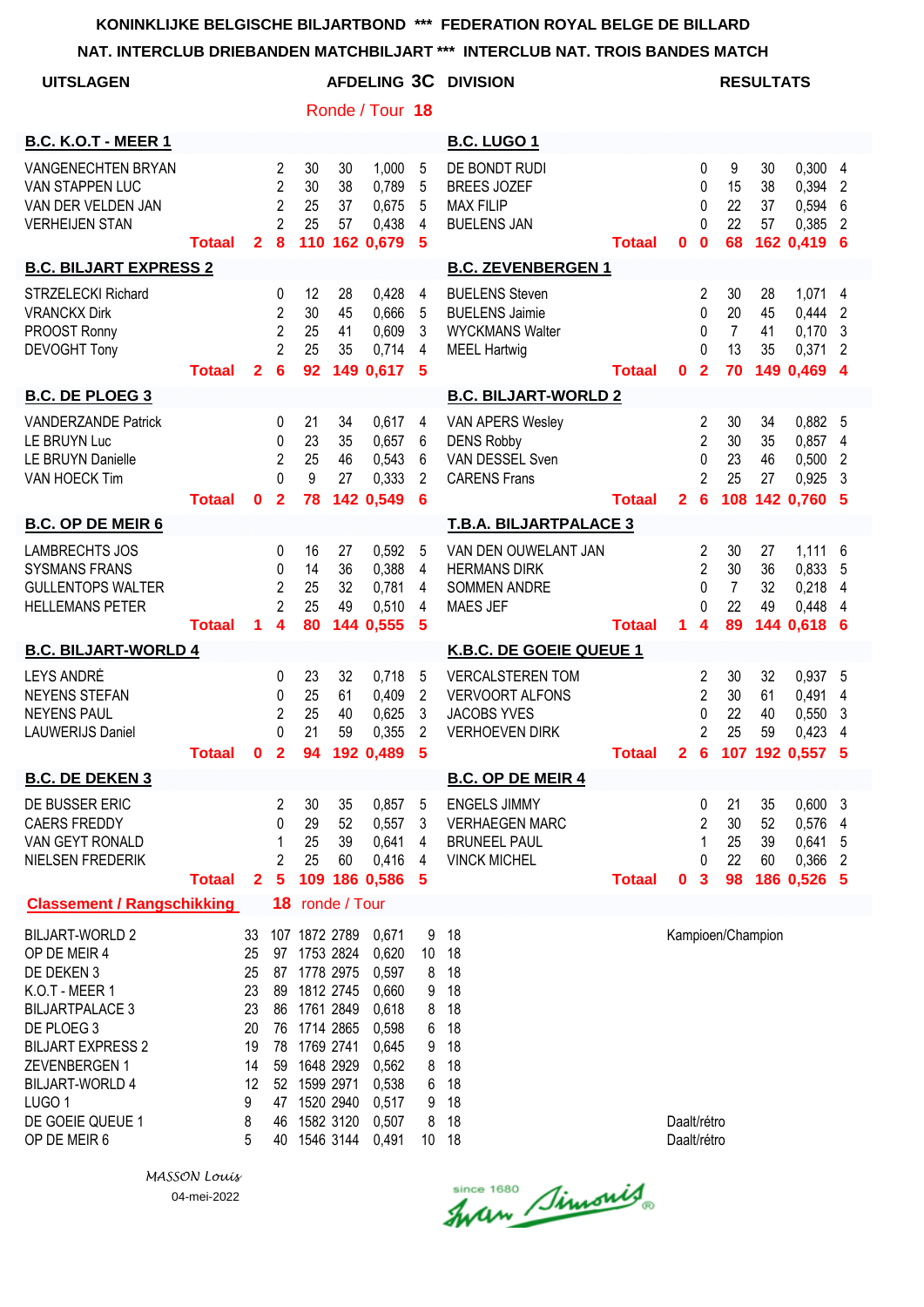**NAT. INTERCLUB DRIEBANDEN MATCHBILJART \*\*\* INTERCLUB NAT. TROIS BANDES MATCH**

| <b>UITSLAGEN</b>                                                                                                                                                                                                                      |                          |                                                                                   |                                                                            |                                                                                                                                                                            |                      | Ronde / Tour 18                                                                                          |                                                                                                      | <b>AFDELING 3D DIVISION</b>                                                                        |               |                            |                                                           |                             | <b>RESULTATS</b>     |                                                      |                               |
|---------------------------------------------------------------------------------------------------------------------------------------------------------------------------------------------------------------------------------------|--------------------------|-----------------------------------------------------------------------------------|----------------------------------------------------------------------------|----------------------------------------------------------------------------------------------------------------------------------------------------------------------------|----------------------|----------------------------------------------------------------------------------------------------------|------------------------------------------------------------------------------------------------------|----------------------------------------------------------------------------------------------------|---------------|----------------------------|-----------------------------------------------------------|-----------------------------|----------------------|------------------------------------------------------|-------------------------------|
| <b>B.C. T SLEEPBOOTJE 1</b>                                                                                                                                                                                                           |                          |                                                                                   |                                                                            |                                                                                                                                                                            |                      |                                                                                                          |                                                                                                      | K.B.C. METRO 1                                                                                     |               |                            |                                                           |                             |                      |                                                      |                               |
| DE WITTE Jeffrey<br><b>ROSIER Nick</b><br>DE LEEUW Willy<br><b>THUY Marc</b>                                                                                                                                                          | <b>Totaal</b>            | $\mathbf{2}$                                                                      | 0<br>$\overline{c}$<br>$\overline{c}$<br>$\overline{2}$<br>$6\phantom{1}6$ | 22<br>30<br>25<br>25                                                                                                                                                       | 38<br>51<br>52<br>43 | 0,578<br>0,588<br>0,480<br>0,581<br>102 184 0,554                                                        | 2<br>4<br>5<br>3<br>5                                                                                | ROSSEL Bart<br><b>HOFMAN Raf</b><br><b>DUPONT Jean-Claude</b><br><b>CAUDRON Bjorn</b>              | <b>Totaal</b> | $\mathbf 0$                | $\overline{2}$<br>0<br>$\mathbf 0$<br>0<br>$\overline{2}$ | 30<br>28<br>13<br>15<br>86  | 38<br>51<br>52<br>43 | 0,789<br>0,549<br>0,250<br>0,348<br>184 0,467 6      | 6<br>3<br>$\overline{c}$<br>3 |
| <b>B.C. RISQUONS TOUT 1</b>                                                                                                                                                                                                           |                          |                                                                                   |                                                                            |                                                                                                                                                                            |                      |                                                                                                          |                                                                                                      | K.B.C. ONS HUIS 1                                                                                  |               |                            |                                                           |                             |                      |                                                      |                               |
| <b>BEGHIN Julien</b><br><b>FLORIN Marc</b><br><b>DELPLANQUE Fabien</b><br><b>GUENEZ Christophe</b>                                                                                                                                    | <b>Totaal</b>            | $\blacktriangleleft$                                                              | 2<br>2<br>0<br>0<br>$\overline{\mathbf{4}}$                                | 30<br>30<br>20<br>21<br>101                                                                                                                                                | 43<br>32<br>45<br>34 | 0,697<br>0,937<br>0,444<br>0,617<br>154 0,655                                                            | 4<br>5<br>2<br>3<br>5                                                                                | <b>TEMMERMAN Walter</b><br><b>GILLADE Luc</b><br><b>VAN MALDER Dirk</b><br><b>VAN DIJCK Philip</b> | <b>Totaal</b> | 1.                         | 0<br>0<br>$\overline{2}$<br>$\overline{2}$<br>4           | 21<br>9<br>25<br>25<br>80   | 43<br>32<br>45<br>34 | 0,488<br>0,281<br>0,555<br>0,735<br>154 0,519 4      | 4<br>3<br>3<br>4              |
| <b>B.C. QUALITY ZELE 1</b>                                                                                                                                                                                                            |                          |                                                                                   |                                                                            |                                                                                                                                                                            |                      |                                                                                                          |                                                                                                      | K.B.C. BRUGSE 3                                                                                    |               |                            |                                                           |                             |                      |                                                      |                               |
| RAEMDONCK Tommy<br><b>DUPONT Franky</b><br><b>BAETENS Marc</b><br><b>BOONE Koen</b>                                                                                                                                                   | <b>Totaal</b>            | $\overline{2}$                                                                    | 2<br>2<br>2<br>$\Omega$<br>$6\phantom{1}6$                                 | 30<br>30<br>25<br>13<br>98                                                                                                                                                 | 33<br>40<br>39<br>28 | 0,909<br>0,750<br>0,641<br>0,464<br>140 0,700                                                            | 5<br>5<br>5<br>3<br>5                                                                                | DE BAERE Eddy<br><b>SCHOUTETENS Pieter</b><br><b>FLAMEE Kurt</b><br><b>DUMON Dirk</b>              | <b>Totaal</b> | $\mathbf 0$                | 0<br>0<br>0<br>$\overline{2}$<br>$\overline{2}$           | 27<br>17<br>19<br>25<br>88  | 33<br>40<br>39<br>28 | 0,818<br>0,425<br>0,487<br>0,892<br>140 0,628 6      | 6<br>4<br>5<br>4              |
| <b>K.B.C. KORTRIJKSE 3</b>                                                                                                                                                                                                            |                          |                                                                                   |                                                                            |                                                                                                                                                                            |                      |                                                                                                          |                                                                                                      | K.B.C. BRUGSE 2                                                                                    |               |                            |                                                           |                             |                      |                                                      |                               |
| VAN COILLIE FRANCKY<br><b>LEMAN WILLY</b><br><b>LEMAN GWEN</b><br>DE RYNCK IVAN                                                                                                                                                       | <b>Totaal</b>            | 1                                                                                 | 0<br>$\overline{2}$<br>$\overline{2}$<br>0<br>4                            | 21<br>30<br>25<br>22<br>98                                                                                                                                                 | 22<br>36<br>36<br>40 | 0,954<br>0,833<br>0,694<br>0,550<br>134 0,731                                                            | 4<br>7<br>3<br>4<br>7                                                                                | <b>VASSEUR PATRICK</b><br>PRIEUS ANDY<br><b>SERWEYTENS LIEVEN</b><br>DE CLERCK JEAN                | <b>Totaal</b> | $\mathbf{1}$               | $\overline{c}$<br>0<br>0<br>$\overline{2}$<br>4           | 30<br>27<br>19<br>25<br>101 | 22<br>36<br>36<br>40 | 1,363<br>0,750<br>0,527<br>0,625<br>134 0,753 5      | 5<br>4<br>3<br>4              |
| <b>B.C. KASTEELDREEF 2</b>                                                                                                                                                                                                            |                          |                                                                                   |                                                                            |                                                                                                                                                                            |                      |                                                                                                          |                                                                                                      | <b>B.C. DOS ROESELARE 1</b>                                                                        |               |                            |                                                           |                             |                      |                                                      |                               |
| <b>DUYTSCHAEVER Peter</b><br><b>DEVLIEGER Raoul</b><br><b>VANDAELE Alex</b><br><b>VERMEERSCH Ivan</b>                                                                                                                                 | Totaal 2 6 105 197 0,532 |                                                                                   | 2<br>$\overline{2}$<br>$\overline{2}$<br>0                                 | 30<br>30<br>25<br>20                                                                                                                                                       | 35<br>55<br>46<br>61 | 0,857<br>0,545<br>0,543<br>0,327                                                                         | 5<br>5<br>4<br>3<br>5                                                                                | <b>DEBAES Peter</b><br>VANLAUWE Stephan<br>HOUTHAEVE Jean-Marie<br><b>LEYN Philippe</b>            | <b>Totaal</b> |                            | 0<br>0<br>0<br>$\overline{2}$                             | 20<br>26<br>24<br>25        | 35<br>55<br>46<br>61 | 0,571<br>0,472<br>0,521<br>0,409<br>0 2 95 197 0,482 | 2<br>3<br>4<br>2<br>4         |
| <b>B.C. DE WITTE MOLEN 2</b>                                                                                                                                                                                                          |                          |                                                                                   |                                                                            |                                                                                                                                                                            |                      |                                                                                                          |                                                                                                      | <b>B.C. ACADEMIE CENTRUM GENT</b>                                                                  |               |                            |                                                           |                             |                      |                                                      |                               |
| SCHIETTECATTE YVES<br>STERCKVAL MICHEL<br>DE WOLF ALFONS<br>VAN OVERSCHELDE BONNY                                                                                                                                                     | <b>Totaal</b>            | $\mathbf{2}$                                                                      | 2<br>2<br>$\overline{2}$<br>0<br>6                                         | 30<br>30<br>25<br>23                                                                                                                                                       | 52<br>38<br>32<br>54 | 0,576<br>0,789<br>0,781<br>0,425<br>108 176 0,613                                                        | 4<br>4<br>3<br>3<br>4                                                                                | <b>SONCK ROBBY</b><br><b>WILLEMS PETER</b><br><b>DUJARDIN LUC</b><br>DE MEYER Eric                 | <b>Totaal</b> | 0                          | 0<br>0<br>0<br>2<br>$\overline{\mathbf{2}}$               | 28<br>20<br>21<br>25<br>94  | 52<br>38<br>32<br>54 | 0,538<br>0,526<br>0,656<br>$0,462$ 2<br>176 0,534 5  | 5<br>3<br>3                   |
| <b>Classement / Rangschikking</b>                                                                                                                                                                                                     |                          |                                                                                   |                                                                            | 18 ronde / Tour                                                                                                                                                            |                      |                                                                                                          |                                                                                                      |                                                                                                    |               |                            |                                                           |                             |                      |                                                      |                               |
| KORTRIJKSE 3<br>QUALITY ZELE 1<br>ONS HUIS 1<br><b>ACADEMIE CENTRUM GENT 1</b><br><b>BRUGSE 2</b><br>METRO 1<br>T SLEEPBOOTJE 1<br><b>RISQUONS TOUT 1</b><br>DE WITTE MOLEN 2<br><b>BRUGSE 3</b><br>KASTEELDREEF 2<br>DOS ROESELARE 1 |                          | 29<br>22<br>22<br>19<br>19<br>17<br>17<br>16<br>16<br>14<br>13<br>12 <sup>°</sup> | 64<br>59                                                                   | 106 1874 2787<br>84 1746 3024<br>80 1714 2822<br>77 1756 3123<br>74 1728 3085<br>72 1783 3192<br>66 1676 3140<br>67 1670 3038<br>1525 3014<br>58 1727 3244<br>57 1603 3201 | 1640 3092            | 0,672<br>0,577<br>0,607<br>0,562<br>0,560<br>0,558<br>0,533<br>0,549<br>0,530<br>0,505<br>0,532<br>0,500 | 9<br>7 <sup>7</sup><br>7 <sup>7</sup><br>7 <sup>7</sup><br>9<br>9<br>6<br>8<br>$7\overline{ }$<br>11 | 18<br>18<br>18<br>18<br>18<br>18<br>18<br>18<br>18<br>7 18<br>18<br>34 18                          |               | Daalt/rétro<br>Daalt/rétro |                                                           | Kampioen/Champion           |                      |                                                      |                               |

Since 1680 Simonis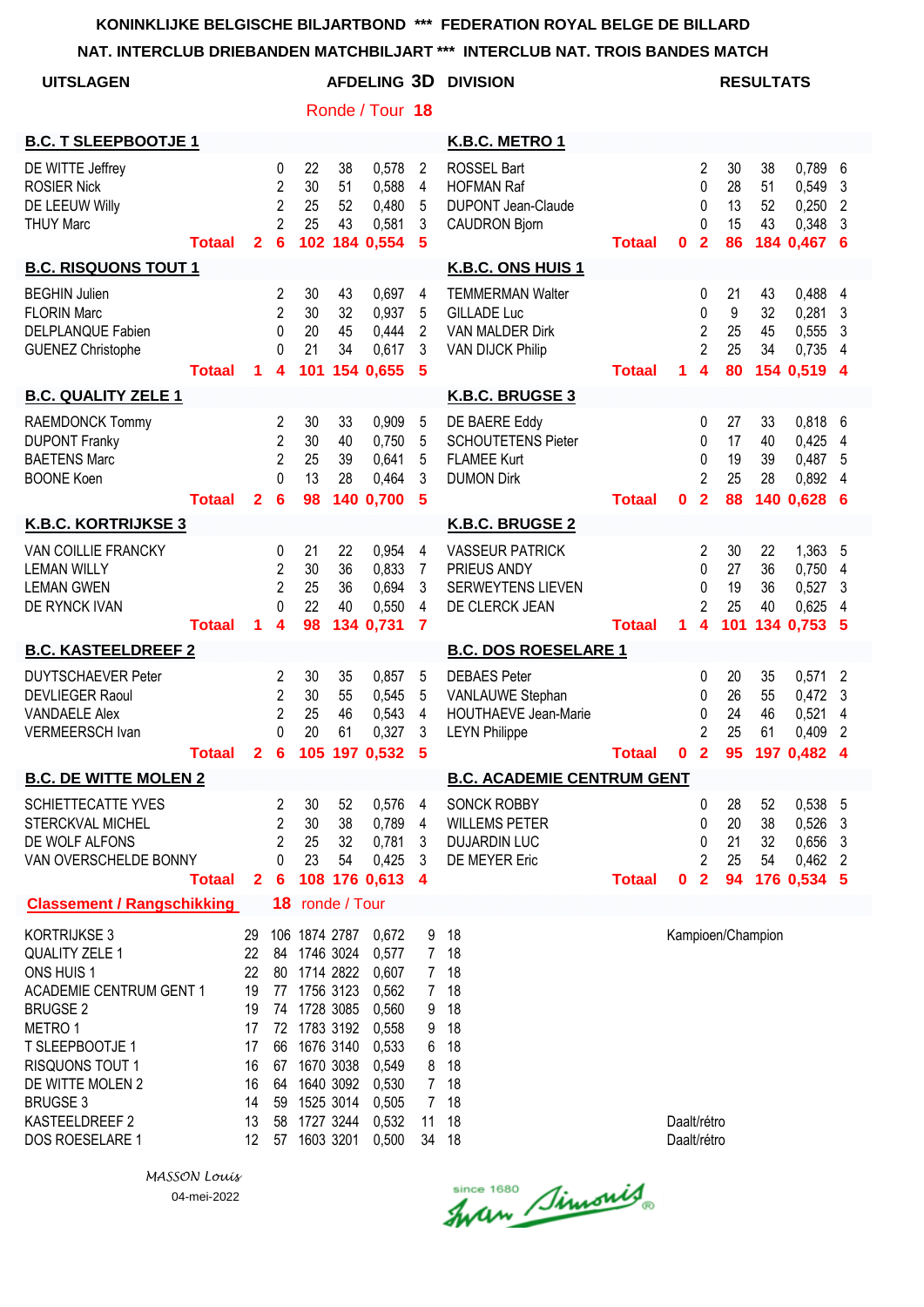**NAT. INTERCLUB DRIEBANDEN MATCHBILJART \*\*\* INTERCLUB NAT. TROIS BANDES MATCH**

| <b>UITSLAGEN</b>                                                                                 |               |                |                                                                  |                                  |                      |                                               |                                                              | AFDELING 4A DIVISION                                                                                |               |                |                                                                                       |                            | <b>RESULTATS</b>     |                                                         |                                      |
|--------------------------------------------------------------------------------------------------|---------------|----------------|------------------------------------------------------------------|----------------------------------|----------------------|-----------------------------------------------|--------------------------------------------------------------|-----------------------------------------------------------------------------------------------------|---------------|----------------|---------------------------------------------------------------------------------------|----------------------------|----------------------|---------------------------------------------------------|--------------------------------------|
|                                                                                                  |               |                |                                                                  |                                  |                      | Ronde / Tour 18                               |                                                              |                                                                                                     |               |                |                                                                                       |                            |                      |                                                         |                                      |
| T.B.A. BILJARTPALACE 4                                                                           |               |                |                                                                  |                                  |                      |                                               |                                                              | <b>B.C. BILJART-WORLD 7</b>                                                                         |               |                |                                                                                       |                            |                      |                                                         |                                      |
| <b>ADAMS PATRICK</b><br><b>ADAMS KEVIN</b><br><b>DIERCKX KEN</b><br><b>BEYENS CHRIS</b>          | <b>Totaal</b> | $\mathbf{2}$   | $\overline{2}$<br>$\overline{2}$<br>2<br>$\Omega$<br>6           | 25<br>25<br>20<br>19<br>89       | 47<br>38<br>34<br>33 | 0,531<br>0,657<br>0,588<br>0,575<br>152 0,585 | 3<br>3<br>6<br>3<br>$6\phantom{1}6$                          | <b>WOUTERS JOS</b><br><b>VERMEESCH LUC</b><br><b>HEYLEN MARC</b><br><b>OLBRECHTS SVEND</b>          | <b>Totaal</b> | $\bf{0}$       | $\mathbf{0}$<br>0<br>$\mathbf{0}$<br>$\overline{2}$<br>$\overline{2}$                 | 21<br>17<br>12<br>20<br>70 | 47<br>38<br>34<br>33 | 0,446<br>$0,447$ 3<br>$0,352$ 2<br>0,606<br>152 0,460   | - 3<br>-4<br>$\overline{\mathbf{4}}$ |
| <b>B.C. LUGO 3</b>                                                                               |               |                |                                                                  |                                  |                      |                                               |                                                              | K.B.C. DE GOEIE QUEUE 3                                                                             |               |                |                                                                                       |                            |                      |                                                         |                                      |
| <b>CAYENBERGHS JEAN</b><br><b>SCHOETERS WILLY</b><br><b>VAN RIEL KOEN</b><br>VAN MECHELEN ARNOLD |               |                | $\Omega$<br>1<br>$\overline{2}$<br>$\overline{2}$                | 15<br>24<br>20<br>13             | 35<br>70<br>51<br>70 | 0,428<br>0,342<br>0,392<br>0,185              | $\overline{2}$<br>3<br>5<br>$\overline{2}$                   | VANHOUT ALDO<br>PROOST EDDY<br>VAN CUYCK ALFONS<br>VANHOUT DINO                                     |               |                | $\overline{2}$<br>$\mathbf{1}$<br>$\Omega$<br>$\Omega$                                | 25<br>24<br>10<br>11       | 35<br>70<br>51<br>70 | $0,714$ 4<br>$0,342$ 2<br>0,196<br>$0,157$ 2            | $\overline{2}$                       |
|                                                                                                  | <b>Totaal</b> | $\overline{2}$ | $\overline{\mathbf{5}}$                                          | 72                               |                      | 226 0,318                                     | -5                                                           |                                                                                                     | <b>Totaal</b> | $\mathbf{0}$   | $\overline{\mathbf{3}}$                                                               | 70                         |                      | 226 0,309                                               | $\boldsymbol{A}$                     |
| <b>B.C. DE COECK1</b>                                                                            |               |                |                                                                  |                                  |                      |                                               |                                                              | <b>B.C. MISTER 100 - Lier 7</b>                                                                     |               |                |                                                                                       |                            |                      |                                                         |                                      |
| <b>BAEYENS Alfons</b><br><b>MATTHYS Karel</b><br><b>COECKELBERGS Nino</b><br>VAN MECHELEN René   |               |                | 0<br>$\overline{2}$<br>$\overline{2}$<br>$\Omega$                | 20<br>25<br>20<br>$\overline{7}$ | 49<br>50<br>33<br>31 | 0,408<br>0,500<br>0,606<br>0,225              | 3<br>4<br>3<br>$\mathbf{1}$                                  | <b>TRUYTS Peter</b><br>VAN DER MEIREN Ludo<br>VAN HOOL Marc<br><b>KUHN Karel</b>                    |               |                | 2<br>$\Omega$<br>$\mathbf{0}$<br>$\overline{2}$                                       | 25<br>23<br>11<br>20       | 49<br>50<br>33<br>31 | $0,510$ 5<br>0,460<br>0,333<br>0,645                    | $\mathbf{3}$<br>$\overline{2}$<br>-3 |
|                                                                                                  | <b>Totaal</b> | 1              | 4                                                                | 72                               |                      | 163 0,441                                     | 4                                                            |                                                                                                     | <b>Totaal</b> | 1              | $\overline{4}$                                                                        | 79                         |                      | 163 0,484 5                                             |                                      |
| <b>DRIEB. CLUB DE LEUG 6</b>                                                                     |               |                |                                                                  |                                  |                      |                                               |                                                              | <b>BILLIARD PROMOTION TEAM 2</b>                                                                    |               |                |                                                                                       |                            |                      |                                                         |                                      |
| <b>KERREMANS ROLAND</b><br><b>TÜRKBEN MURAT</b><br>VAN DEN BRANDE CONSTANT<br><b>MEES RIK</b>    | <b>Totaal</b> | $\bf{0}$       | $\mathbf{0}$<br>$\Omega$<br>$\mathbf{0}$<br>$\Omega$<br>$\bf{0}$ | 14<br>10<br>10<br>12<br>46       | 38<br>40<br>39<br>37 | 0,368<br>0,250<br>0,256<br>0,324<br>154 0,298 | $\overline{2}$<br>3<br>$\overline{2}$<br>$\overline{2}$<br>3 | <b>SCHEURWEGHS DAVE</b><br><b>VERVLIET ERIK</b><br><b>GOOSSENS WALTER</b><br><b>HENDRICKX FRANS</b> | <b>Totaal</b> | $\overline{2}$ | $\overline{2}$<br>$\overline{2}$<br>$\overline{2}$<br>$\overline{2}$<br>$\bf{8}$      | 25<br>25<br>20<br>20<br>90 | 38<br>40<br>39<br>37 | $0,657$ 5<br>0.625<br>$0,512$ 3<br>0,540<br>154 0,584 5 | -3<br>-4                             |
| <b>B.C. DE PLOEG 4</b>                                                                           |               |                |                                                                  |                                  |                      |                                               |                                                              | K.B.C. BILJARTVRIENDEN Tu 4                                                                         |               |                |                                                                                       |                            |                      |                                                         |                                      |
| <b>BOSCH Luc</b><br><b>VANDERHALLEN Frank</b><br>DAEMS Jan<br><b>FOURGNY Ronny</b>               | <b>Totaal</b> | $\mathbf{0}$   | 2<br>0<br>$\Omega$<br>$\Omega$<br>$\overline{2}$                 | 25<br>16<br>17<br>19<br>77       | 56<br>54<br>55<br>48 | 0,446<br>0,296<br>0,309<br>0,395<br>213 0,361 | 3<br>3<br>$\overline{2}$<br>3<br>3                           | SMOLDERS Ad<br><b>CROLS Hugo</b><br><b>BORBURGH Ab</b><br>VAN LITSENBORG Danny                      | <b>Totaal</b> | $\mathbf{2}$   | $\mathbf{0}$<br>$\overline{2}$<br>$\overline{2}$<br>$\overline{2}$<br>$6\phantom{1}6$ | 24<br>25<br>20<br>20<br>89 | 56<br>54<br>55<br>48 | 0,428<br>$0,462$ 3<br>0,363<br>0,416<br>213 0,417       | -4<br>- 3<br>- 3<br>$\boldsymbol{4}$ |
| VRIJ 0                                                                                           |               |                |                                                                  |                                  |                      |                                               |                                                              | <b>B.C. BILJART EXPRESS 4</b>                                                                       |               |                |                                                                                       |                            |                      |                                                         |                                      |

| <b>Totaal</b>                     |    |    |                        |       |   |      | Totaal |
|-----------------------------------|----|----|------------------------|-------|---|------|--------|
| <b>Classement / Rangschikking</b> |    |    | <b>18</b> ronde / Tour |       |   |      |        |
| <b>PROMOTION TEAM 2</b>           | 33 |    | 115 1486 2361          | 0.629 | 7 | -17  |        |
| <b>BILJARTPALACE 4</b>            | 29 |    | 105 1459 2688          | 0.542 |   | 7 17 |        |
| DE COECK 1                        | 24 | 87 | 1292 2489              | 0,519 | 7 | -16  |        |
| MISTER 100 - Lier 7               | 19 | 77 | 1358 2961              | 0,458 | 6 | -17  |        |
| <b>BILJART EXPRESS 4</b>          | 18 | 67 | 1273 2489              | 0.511 | 6 | -16  |        |
| BILJART-WORLD 7                   | 12 |    | 52 1171 2694           | 0.434 | 6 | 16   |        |
| DRIEB. CLUB DE LEUG 6             | 12 |    | 52 1178 2796           | 0.421 | 8 | -16  |        |
| BILJARTVRIENDEN Tu 4              | 11 | 44 | 1151 2847              | 0.404 | 6 | 16   |        |
| DE PLOEG 4                        | 10 | 54 | 1266 3030              | 0.417 | 5 | -17  |        |
| DE GOEIE QUEUE 3                  |    |    | 35 1014 2834           | 0.357 | 7 | 16   |        |
| LUGO <sub>3</sub>                 | 5  | 32 | 1028 3025              | 0.339 | 6 | 16   |        |
| VRIJ 0                            | 0  | 0  | 0<br>0                 | 0.000 | 0 | 0    |        |

*MASSON Louis* 04-mei-2022

Since 1680 Simonis

Kampioen/Champion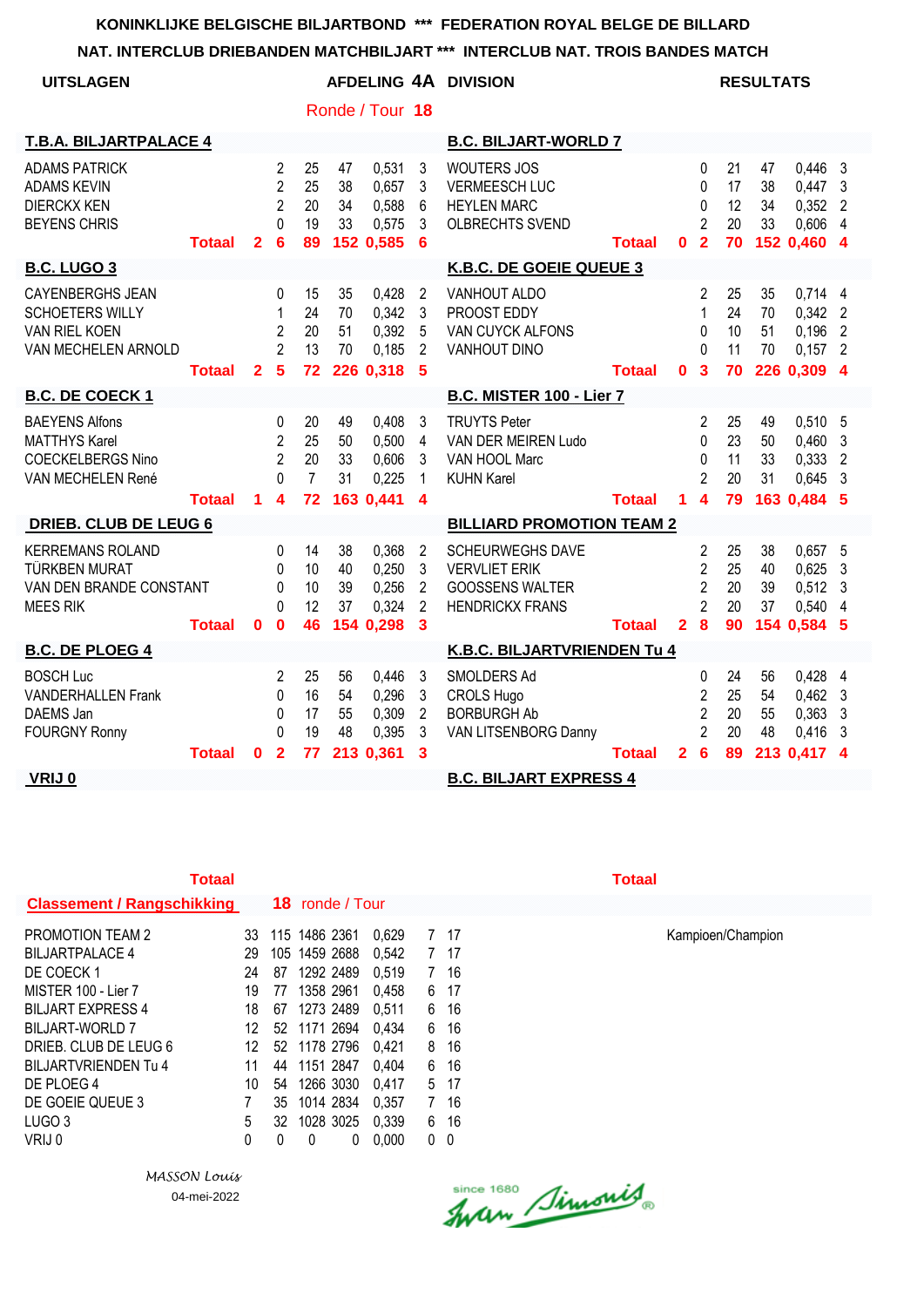|                                                                                                                                                                                                                                   |               |                                                              |                                                                            |                                        |                                                                                                                                                                       |                                                                                                          |                                                                                                                        | NAT. INTERCLUB DRIEBANDEN MATCHBILJART *** INTERCLUB NAT. TROIS BANDES MATCH                      |               |                |                                                                     |                            |                      |                                                                 |                                       |
|-----------------------------------------------------------------------------------------------------------------------------------------------------------------------------------------------------------------------------------|---------------|--------------------------------------------------------------|----------------------------------------------------------------------------|----------------------------------------|-----------------------------------------------------------------------------------------------------------------------------------------------------------------------|----------------------------------------------------------------------------------------------------------|------------------------------------------------------------------------------------------------------------------------|---------------------------------------------------------------------------------------------------|---------------|----------------|---------------------------------------------------------------------|----------------------------|----------------------|-----------------------------------------------------------------|---------------------------------------|
| <b>UITSLAGEN</b>                                                                                                                                                                                                                  |               |                                                              |                                                                            |                                        |                                                                                                                                                                       |                                                                                                          |                                                                                                                        | AFDELING 4B DIVISION                                                                              |               |                |                                                                     |                            | <b>RESULTATS</b>     |                                                                 |                                       |
|                                                                                                                                                                                                                                   |               |                                                              |                                                                            |                                        |                                                                                                                                                                       | Ronde / Tour 18                                                                                          |                                                                                                                        |                                                                                                   |               |                |                                                                     |                            |                      |                                                                 |                                       |
| <b>B.C. DE COECK 3</b>                                                                                                                                                                                                            |               |                                                              |                                                                            |                                        |                                                                                                                                                                       |                                                                                                          |                                                                                                                        | K.B.C. DE GOEIE QUEUE 2                                                                           |               |                |                                                                     |                            |                      |                                                                 |                                       |
| VAN ROOIJ Arnoud<br><b>JANSENS Remi</b><br>MEEUWESEN Ad<br><b>KOKS Piet</b>                                                                                                                                                       | <b>Totaal</b> | 0                                                            | 0<br>$\overline{2}$<br>$\mathbf{0}$<br>$\mathbf{0}$<br>$\overline{2}$      | 22<br>25<br>19<br>11<br>77             | 44<br>34<br>33<br>39                                                                                                                                                  | 0,500<br>0,735<br>0,575<br>0,282<br>150 0,513                                                            | $\overline{4}$<br>3<br>$\mathbf{3}$<br>3<br>$\overline{4}$                                                             | <b>MENS Albert</b><br><b>BOLLANSEE Eddy</b><br>DE BAL Michel<br><b>DAEMEN</b> Frank               | <b>Totaal</b> | $\overline{2}$ | 2<br>0<br>2<br>$\overline{2}$<br>6                                  | 25<br>11<br>20<br>20<br>76 | 44<br>34<br>33<br>39 | 0,568 3<br>0,323<br>0,606<br>0,512 4<br>150 0,506 4             | $\overline{2}$<br>$\mathbf{3}$        |
| <b>B.C. MEERLESE 2</b>                                                                                                                                                                                                            |               |                                                              |                                                                            |                                        |                                                                                                                                                                       |                                                                                                          |                                                                                                                        | <b>B.C. K.O.T - MEER 2</b>                                                                        |               |                |                                                                     |                            |                      |                                                                 |                                       |
| VAN OOSTERHOUT JAN<br><b>KRIJNEN ANJO</b><br>VANDERHENST GUY<br>MACHIELSE TILO                                                                                                                                                    | <b>Totaal</b> | $\mathbf{2}$                                                 | 2<br>$\overline{2}$<br>$\overline{2}$<br>$\Omega$<br>$6\phantom{1}6$       | 25<br>25<br>20<br>10<br>80             | 33<br>32<br>27<br>70                                                                                                                                                  | 0,757<br>0,781<br>0,740<br>0.142<br>162 0,493                                                            | 4<br>3<br>3<br>3<br>$\overline{\mathbf{4}}$                                                                            | <b>HERREWEGHE VICTOR</b><br><b>VERMEIREN FRANS</b><br>VAN DE POEL MARC<br><b>HUIJBREGTS ANDRE</b> | <b>Totaal</b> | $\mathbf 0$    | 0<br>0<br>$\mathbf{0}$<br>$\overline{2}$<br>$\overline{\mathbf{2}}$ | 12<br>15<br>12<br>18<br>57 | 33<br>32<br>27<br>70 | $0,363$ 6<br>$0,468$ 3<br>0,444<br>0,257<br>162 0,351 6         | 5<br>$\overline{2}$                   |
| <b>T.B.A. BILJARTPALACE 5</b>                                                                                                                                                                                                     |               |                                                              |                                                                            |                                        |                                                                                                                                                                       |                                                                                                          |                                                                                                                        | <b>B.C. OP DE MEIR 8</b>                                                                          |               |                |                                                                     |                            |                      |                                                                 |                                       |
| HANNOSET KAREL<br>VAN HOYE RONAN<br><b>DIERCKX Jozef</b><br><b>EVERS LUC</b>                                                                                                                                                      | <b>Totaal</b> | $\mathbf{0}$                                                 | $\mathbf{0}$<br>0<br>1<br>$\overline{2}$<br>$\mathbf{3}$                   | 10<br>21<br>20<br>20<br>71             | 47<br>49<br>62<br>37                                                                                                                                                  | 0,212<br>0,428<br>0,322<br>0,540<br>195 0,364 5                                                          | $\overline{2}$<br>3<br>$\overline{5}$<br>3                                                                             | <b>LENAERTS PAUL</b><br><b>VERHAEGEN Constant</b><br><b>LANGMANS François</b><br>MAES Johny       | <b>Totaal</b> | $\overline{2}$ | 2<br>$\overline{2}$<br>1<br>$\Omega$<br>$5\phantom{1}$              | 25<br>25<br>20<br>9<br>79  | 47<br>49<br>62<br>37 | $0,531$ 4<br>$0,510$ 3<br>$0,322$ 2<br>$0,243$ 2<br>195 0,405 4 |                                       |
| K.B.C. BILJARTVRIENDEN Tu 2                                                                                                                                                                                                       |               |                                                              |                                                                            |                                        |                                                                                                                                                                       |                                                                                                          |                                                                                                                        | <b>B.C. DE DEKEN 4</b>                                                                            |               |                |                                                                     |                            |                      |                                                                 |                                       |
| <b>VERKURINGEN LUC</b><br>PROOST LUC<br>PROOST HERMAN<br>GIJS JOZEF                                                                                                                                                               | <b>Totaal</b> | 0                                                            | 0<br>$\mathbf{0}$<br>$\overline{2}$<br>$\Omega$<br>$\overline{\mathbf{2}}$ | 13<br>21<br>20<br>10<br>64             | 41<br>54<br>35<br>32                                                                                                                                                  | 0,317<br>0,388<br>0,571<br>0,312<br>162 0,395                                                            | $\overline{4}$<br>$\mathbf{3}$<br>3<br>2<br>$\overline{4}$                                                             | VAN GAVERE ERWIN<br><b>OVERHEYDEN RONALD</b><br>SINNAEVE CHRIS<br><b>BEUTELS PATRICK</b>          | <b>Totaal</b> | $\overline{2}$ | 2<br>$\overline{2}$<br>$\mathbf{0}$<br>2<br>$6\phantom{1}6$         | 25<br>25<br>12<br>20<br>82 | 41<br>54<br>35<br>32 | 0,609<br>$0,462$ 3<br>0,342<br>0,625<br>162 0,506 4             | 3<br>$\overline{2}$<br>$\overline{4}$ |
| <b>B.C. DE PLOEG 5</b>                                                                                                                                                                                                            |               |                                                              |                                                                            |                                        |                                                                                                                                                                       |                                                                                                          |                                                                                                                        | <b>B.C. BILJART-WORLD 6</b>                                                                       |               |                |                                                                     |                            |                      |                                                                 |                                       |
| <b>KERKHOFS MARK</b><br>VAN DE WALLE WALTER<br>PHILIPOOM LUCA<br>VAN HECKE LEO                                                                                                                                                    | <b>Totaal</b> |                                                              | 2<br>$\overline{c}$<br>$\overline{2}$<br>$\overline{2}$<br>28              | 25<br>25<br>20<br>20                   | 22<br>59<br>34<br>31                                                                                                                                                  | 1,136<br>0,423<br>0,588<br>0,645<br>90 146 0,616 4                                                       | $\overline{4}$<br>$\mathbf{3}$<br>3<br>4                                                                               | SOETEWYE MICHEL<br><b>WEYMANS RENE</b><br><b>BISSCHOPS BEN</b><br><b>ROOSEMONT BERT</b>           | <b>Totaal</b> | $\mathbf 0$    | 0<br>0<br>0<br>0<br>$\mathbf 0$                                     | 8<br>17<br>15<br>12        | 22<br>59<br>34<br>31 | $0,363$ 2<br>0,288<br>0,441<br>0,387 4<br>52 146 0,356 4        | $\overline{3}$<br>4                   |
| <b>B.C. DE NOORDERKEMPEN 1</b>                                                                                                                                                                                                    |               |                                                              |                                                                            |                                        |                                                                                                                                                                       |                                                                                                          |                                                                                                                        | <b>B.C. DE COECK 2</b>                                                                            |               |                |                                                                     |                            |                      |                                                                 |                                       |
| <b>MATHYSEN RONNY</b><br><b>MATHYSEN WESLEY</b><br><b>BASTIAENS GEERT</b><br>STOOP MARC                                                                                                                                           | <b>Totaal</b> | $\mathbf{1}$                                                 | 0<br>2<br>2<br>0<br>$\overline{\mathbf{4}}$                                | 24<br>25<br>20<br>$\overline{7}$<br>76 | 45<br>56<br>42<br>21                                                                                                                                                  | 0,533<br>0,446<br>0,476<br>0,333<br>164 0,463                                                            | 6<br>3<br>2<br>5<br>6                                                                                                  | VAN DEUREN JAN<br><b>VERBEEK MARC</b><br><b>VERCAIGNE EDWARD</b><br><b>STESSENS GEERT</b>         | <b>Totaal</b> | 1.             | 2<br>0<br>0<br>$\overline{2}$<br>4                                  | 25<br>20<br>16<br>20<br>81 | 45<br>56<br>42<br>21 | 0,555 4<br>$0,357$ 3<br>0,380 4<br>0,952,5<br>164 0,493 5       |                                       |
| <b>Classement / Rangschikking</b>                                                                                                                                                                                                 |               |                                                              |                                                                            |                                        | 18 ronde / Tour                                                                                                                                                       |                                                                                                          |                                                                                                                        |                                                                                                   |               |                |                                                                     |                            |                      |                                                                 |                                       |
| MEERLESE 2<br>DE GOEIE QUEUE 2<br>K.O.T - MEER 2<br>DE COECK 2<br>DE DEKEN 4<br>OP DE MEIR 8<br>DE NOORDERKEMPEN 1<br>DE PLOEG 5<br><b>BILJARTVRIENDEN Tu 2</b><br><b>BILJART-WORLD 6</b><br><b>BILJARTPALACE 5</b><br>DE COECK 3 |               | 27<br>22<br>20<br>19<br>19<br>17<br>16<br>15<br>13<br>9<br>6 | 80<br>75<br>75<br>67<br>65<br>63<br>60<br>50<br>46                         |                                        | 33 112 1530 2453<br>97 1491 2928<br>1402 2930<br>74 1379 3014<br>1406 3002<br>1390 3129<br>1397 3008<br>1350 2915<br>1346 2967<br>1327 2983<br>1181 3111<br>1248 2988 | 0,623<br>0,509<br>0,478<br>0,457<br>0,468<br>0,444<br>0,464<br>0,463<br>0,453<br>0,444<br>0,379<br>0,417 | 7<br>6<br>6<br>7 <sup>1</sup><br>$7^{\circ}$<br>7 <sup>1</sup><br>7 <sup>1</sup><br>$7\phantom{.}$<br>7<br>8<br>5<br>8 | 18<br>18<br>18<br>18<br>18<br>18<br>18<br>18<br>18<br>18<br>18<br>18                              |               |                |                                                                     |                            | Kampioen/Champion    |                                                                 |                                       |

Since 1680 Simonis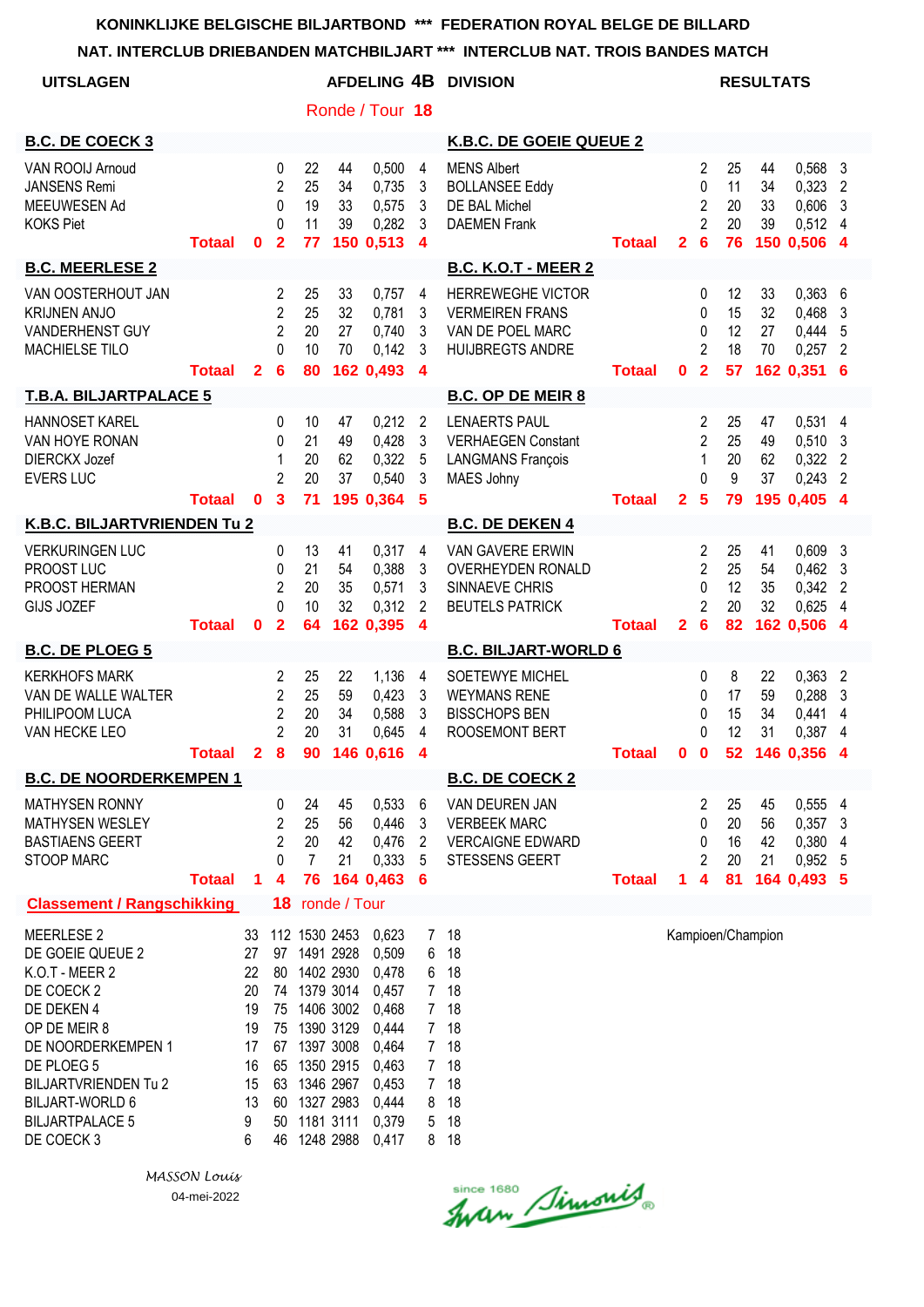## **NAT. INTERCLUB DRIEBANDEN MATCHBILJART \*\*\* INTERCLUB NAT. TROIS BANDES MATCH**

| <b>UITSLAGEN</b>                                                                              |               |                |                                                                       |                            |                      | Ronde / Tour 18                               |                                                                | AFDELING 4C DIVISION                                                                               |               |              |                                                                |                                        | <b>RESULTATS</b>            |                                                 |                                                                                  |
|-----------------------------------------------------------------------------------------------|---------------|----------------|-----------------------------------------------------------------------|----------------------------|----------------------|-----------------------------------------------|----------------------------------------------------------------|----------------------------------------------------------------------------------------------------|---------------|--------------|----------------------------------------------------------------|----------------------------------------|-----------------------------|-------------------------------------------------|----------------------------------------------------------------------------------|
| <b>B.C. BILJART-WORLD 8</b>                                                                   |               |                |                                                                       |                            |                      |                                               |                                                                | <b>K.B.C. COURONNE Royale 3</b>                                                                    |               |              |                                                                |                                        |                             |                                                 |                                                                                  |
| <b>VROEMANS KOEN</b><br><b>VROEMANS GEERT</b><br><b>WIJNS HERMAN</b><br><b>VROEMANS FRANS</b> | <b>Totaal</b> | 1              | $\overline{c}$<br>$\overline{2}$<br>0<br>$\Omega$<br>$\boldsymbol{4}$ | 25<br>25<br>10<br>13<br>73 | 34<br>27<br>28<br>43 | 0,735<br>0,925<br>0,357<br>0,302<br>132 0,553 | 6<br>3<br>3<br>2<br>6                                          | <b>CEULEMANS BENNY</b><br>VAN LAETHEM RUDI<br><b>SAEIJS ALAIN</b><br><b>DUSON THIERRY</b>          | <b>Totaal</b> | $\mathbf 1$  | 0<br>0<br>$\overline{2}$<br>$\overline{2}$<br>$\boldsymbol{4}$ | 19<br>10<br>20<br>20<br>69             | 34<br>27<br>28<br>43        | 0,558<br>0,370<br>0,714<br>0,465<br>132 0,522 5 | $\overline{\mathbf{3}}$<br>$\overline{2}$<br>5<br>3                              |
| <b>ST TRUIDENSE BA 2</b>                                                                      |               |                |                                                                       |                            |                      |                                               |                                                                | K.B.C. BILJARTVRIENDEN Tu 3                                                                        |               |              |                                                                |                                        |                             |                                                 |                                                                                  |
| <b>GEL Ali Riza</b><br><b>HENDRICKX Marc</b><br><b>METALIDIS Lazaros</b><br>SACRE Johnny      | <b>Totaal</b> | $\mathbf 0$    | 0<br>0<br>0<br>$\overline{2}$<br>$\mathbf{2}$                         | 16<br>23<br>19<br>20<br>78 | 31<br>58<br>34<br>66 | 0,516<br>0,396<br>0,558<br>0,303<br>189 0,412 | 4<br>$\overline{2}$<br>$\overline{4}$<br>3<br>$\boldsymbol{4}$ | <b>VOLDERS Mario</b><br><b>NUYENS Ronny</b><br><b>GEUDENS Ludo</b><br><b>WILLEMSEN Peter</b>       | <b>Totaal</b> | $\mathbf{2}$ | 2<br>$\overline{2}$<br>$\overline{2}$<br>0<br>6                | 25<br>25<br>20<br>19<br>89             | 31<br>58<br>34<br>66<br>189 | 0,806<br>0,431<br>0,588<br>0,287<br>0,470       | - 5<br>3<br>5<br>3<br>-5                                                         |
| <b>B.C. HERSTALIEN 5</b>                                                                      |               |                |                                                                       |                            |                      |                                               |                                                                | <b>B.C. T'S PLACE 2</b>                                                                            |               |              |                                                                |                                        |                             |                                                 |                                                                                  |
| <b>DALEMANS Philippe</b><br><b>GROENEN Joël</b><br><b>GUTIERREZ Leandro</b><br>PROOST Erik    | <b>Totaal</b> | 1              | 2<br>0<br>$\overline{2}$<br>$\Omega$<br>4                             | 25<br>20<br>20<br>16<br>81 | 48<br>57<br>31<br>70 | 0,520<br>0,350<br>0,645<br>0,228<br>206 0,393 | 5<br>5<br>$\overline{7}$<br>$\overline{2}$<br>$\overline{7}$   | VAN DEN RIJSE Steven<br>VAN DER VORST Alain<br><b>GRYSOLLE Ronny</b><br><b>GYSELS Pierre</b>       | <b>Totaal</b> |              | 0<br>2<br>0<br>$\overline{2}$<br>$1\quad 4$                    | 15<br>25<br>$\overline{7}$<br>19<br>66 | 48<br>57<br>31<br>70        | 0,312<br>0,438<br>0,225<br>0,271<br>206 0,320   | - 1<br>$\overline{\mathbf{3}}$<br>$\overline{2}$<br>3<br>$\overline{\mathbf{3}}$ |
| <b>B.C. OP DE MEIR 9</b>                                                                      |               |                |                                                                       |                            |                      |                                               |                                                                | <b>K.B.A. SINT NIKLASE 3</b>                                                                       |               |              |                                                                |                                        |                             |                                                 |                                                                                  |
| <b>VANDEVELDE KURT</b><br>VAN CAMP Freddy<br>VAN DAEL FRED<br><b>SCHURMANN JACK</b>           | Totaal        | $\overline{2}$ | 2<br>$\overline{2}$<br>$\overline{2}$<br>U<br>6                       | 25<br>25<br>20<br>19<br>89 | 30<br>41<br>36<br>53 | 0.833<br>0,609<br>0,555<br>0,358<br>160 0,556 | 7<br>4<br>5<br>$\overline{2}$<br>$\overline{7}$                | <b>CLARYSSE FRANKIE</b><br><b>HUYBEN GILBERT</b><br>PEVENAGE KILLIAN<br>PEVENAGE PATRICK           | <b>Totaal</b> | 0            | 0<br>0<br>0<br>$\overline{2}$<br>$\overline{2}$                | 9<br>19<br>13<br>20<br>61              | 30<br>41<br>36<br>53<br>160 | 0,300<br>0,463<br>0,361<br>0,377<br>0,381       | $\overline{2}$<br>$\overline{2}$<br>$\overline{2}$<br>3<br>3                     |
| <b>B.C. BILJART EXPRESS 5</b>                                                                 |               |                |                                                                       |                            |                      |                                               |                                                                | <b>B.C. AVENUE 2</b>                                                                               |               |              |                                                                |                                        |                             |                                                 |                                                                                  |
| CRUZ Antonio<br>ZAGERS Rony<br><b>SNEYERS Eric</b><br><b>NAGELS Luc</b>                       |               |                | 2<br>2<br>$\Omega$<br>$\Omega$                                        | 25<br>25<br>17<br>15       | 37<br>51<br>35<br>26 | 0,675<br>0,490<br>0,485<br>0,576              | 4<br>3<br>5<br>3                                               | <b>GARITTE Gustaaf</b><br><b>VAN DAMME Pierre</b><br>VAN REMOORTERE Freddy<br><b>KERCKHOFS Guy</b> |               |              | $\Omega$<br>$\Omega$<br>$\overline{2}$<br>$\overline{2}$       | 13<br>14<br>20<br>20                   | 37<br>51<br>35<br>26        | 0,351<br>0,274<br>0,571<br>0,769                | -3<br>$\overline{2}$<br>3<br>6                                                   |
| VRIJ 5                                                                                        | Totaal        | 1              | 4                                                                     | 82                         |                      | 149 0,550                                     | 5                                                              | <b>DRIEB. CLUB DE LEUG 5</b>                                                                       | Totaal        | 1.           | $\boldsymbol{A}$                                               | 67                                     | 149                         | 0,449                                           | 6                                                                                |

| Totaal                            |    |    |                        |       |                |     | Totaal |
|-----------------------------------|----|----|------------------------|-------|----------------|-----|--------|
| <b>Classement / Rangschikking</b> |    |    | <b>18</b> ronde / Tour |       |                |     |        |
| OP DE MEIR 9                      | 29 | 97 | 1432 2649              | 0.540 |                | 17  |        |
| <b>COURONNE Royale 3</b>          | 25 | 90 | 1319 2234              | 0.590 | 9              | 16  |        |
| AVENUE 2                          | 23 | 85 | 1327 2881              | 0,460 | 8              | 17  |        |
| DRIEB. CLUB DE LEUG 5             | 20 | 72 | 1222 2608              | 0.468 | 7              | 16  |        |
| BILJARTVRIENDEN Tu 3              | 18 | 72 | 1339 2838              | 0.471 | 7              | -17 |        |
| <b>BILJART EXPRESS 5</b>          | 18 | 68 | 1227 2616              | 0.469 | 7              | 16  |        |
| <b>BILJART-WORLD 8</b>            | 16 | 67 | 1224 2584              | 0.473 | 6              | 16  |        |
| <b>HERSTALIEN 5</b>               | 15 | 58 | 1178 2618              | 0.449 | $\overline{7}$ | 16  |        |
| T'S PLACE 2                       |    | 37 | 1086 3028              | 0.358 | 7              | 16  |        |
| ST TRUIDENSE BA 2                 | 6  | 42 | 1065 2875              | 0,370 | 7              | 16  |        |
| <b>SINT NIKLASE 3</b>             | 3  | 32 | 1070 3057              | 0,350 |                | -17 |        |
| VRIJ 5                            | 0  | 0  | 0<br>0                 | 0.000 | 0              | 0   |        |

*MASSON Louis* 04-mei-2022

Since 1680 Simonis

Kampioen/Champion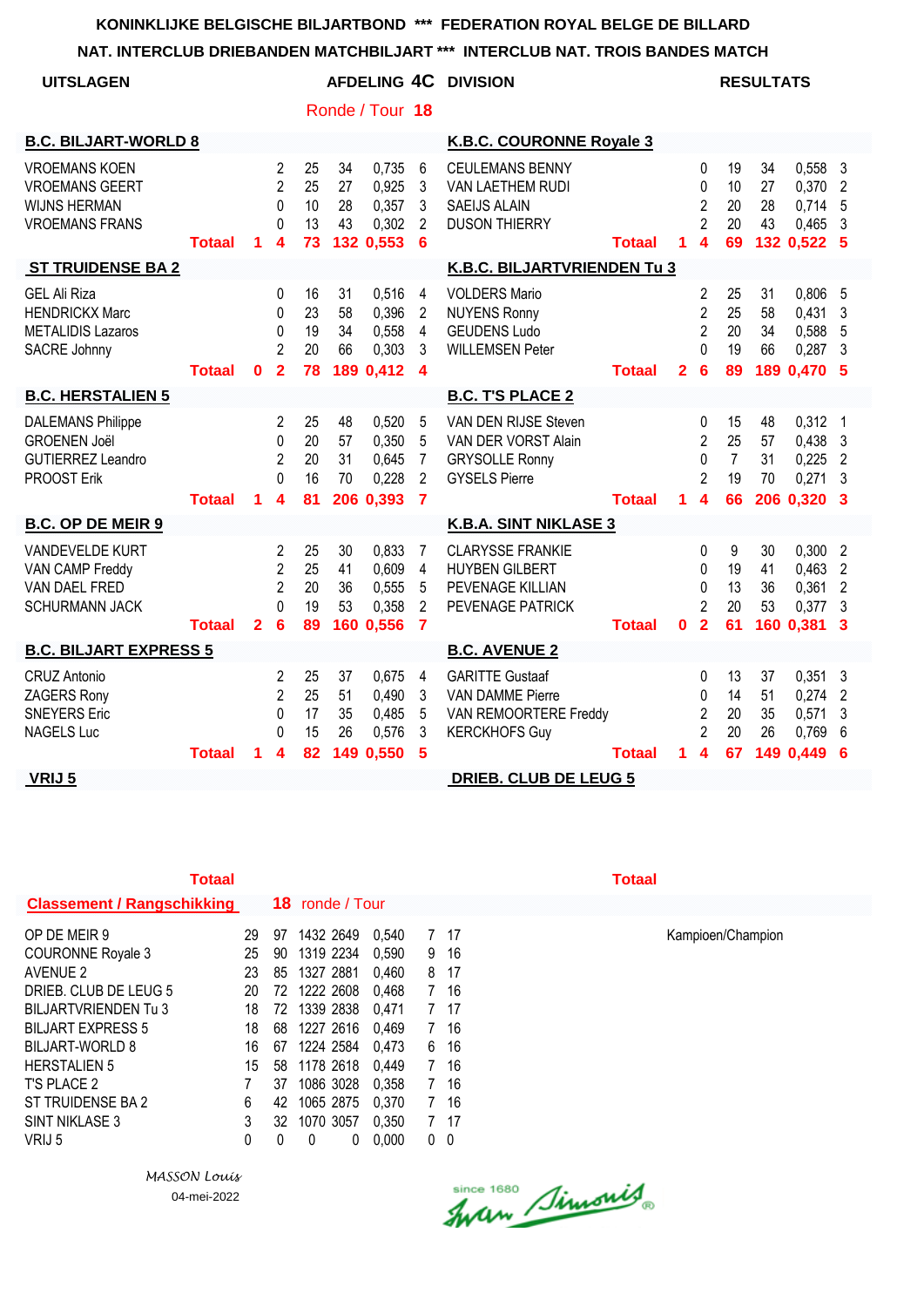#### **NAT. INTERCLUB DRIEBANDEN MATCHBILJART \*\*\* INTERCLUB NAT. TROIS BANDES MATCH**

| NAT. INTERCLUB DRIEBANDEN MATCHBILJART *** INTERCLUB NAT. TROIS BANDES MATCH                                                                                                                                                        |               |                                                                   |                                                                                  |                                                                                                                                                                                        |                      |                                                                                                          |                                                                                    |                                                                                                |               |              |                                                   |                            |                      |                                                             |                                                         |  |
|-------------------------------------------------------------------------------------------------------------------------------------------------------------------------------------------------------------------------------------|---------------|-------------------------------------------------------------------|----------------------------------------------------------------------------------|----------------------------------------------------------------------------------------------------------------------------------------------------------------------------------------|----------------------|----------------------------------------------------------------------------------------------------------|------------------------------------------------------------------------------------|------------------------------------------------------------------------------------------------|---------------|--------------|---------------------------------------------------|----------------------------|----------------------|-------------------------------------------------------------|---------------------------------------------------------|--|
| <b>UITSLAGEN</b>                                                                                                                                                                                                                    |               |                                                                   | <b>AFDELING 4D DIVISION</b>                                                      |                                                                                                                                                                                        |                      |                                                                                                          |                                                                                    |                                                                                                |               |              | <b>RESULTATS</b>                                  |                            |                      |                                                             |                                                         |  |
|                                                                                                                                                                                                                                     |               |                                                                   |                                                                                  |                                                                                                                                                                                        |                      | Ronde / Tour 18                                                                                          |                                                                                    |                                                                                                |               |              |                                                   |                            |                      |                                                             |                                                         |  |
| <b>K.B.A. SINT NIKLASE 2</b>                                                                                                                                                                                                        |               |                                                                   |                                                                                  |                                                                                                                                                                                        |                      |                                                                                                          |                                                                                    | K.B.C. ARGOS - WESTVELD 1                                                                      |               |              |                                                   |                            |                      |                                                             |                                                         |  |
| <b>MAES Rudy</b><br><b>VERHOFSTADT Eddy</b><br><b>D'HAENS Peter</b><br><b>HEERWEGH Robert</b>                                                                                                                                       | <b>Totaal</b> | $\mathbf{2}$                                                      | $\overline{2}$<br>$\overline{2}$<br>$\overline{2}$<br>$\overline{2}$<br>$\bf{8}$ | 25<br>25<br>20<br>20<br>90                                                                                                                                                             | 41<br>32<br>62<br>47 | 0,609<br>0,781<br>0,322<br>0,425<br>182 0,494                                                            | $\mathbf{3}$<br>4<br>$\overline{2}$<br>$\overline{2}$<br>$\overline{4}$            | <b>BAELE Edmond</b><br><b>WILLEMS Raymond</b><br><b>STRIJPENS Lucien</b><br><b>COSYNS Marc</b> | Totaal        | $\mathbf{0}$ | $\mathbf 0$<br>0<br>0<br>$\Omega$<br>$\mathbf{0}$ | 17<br>11<br>19<br>14<br>61 | 41<br>32<br>62<br>47 | $0,414$ 3<br>$0,343$ 2<br>0,306<br>0,297<br>182 0,335 3     | 3<br>3                                                  |  |
| <b>B.C. DE WITTE MOLEN 3</b>                                                                                                                                                                                                        |               |                                                                   |                                                                                  |                                                                                                                                                                                        |                      |                                                                                                          |                                                                                    | K.B.C. GILDE HOGER OP 3                                                                        |               |              |                                                   |                            |                      |                                                             |                                                         |  |
| VAN HOYLANDT ROGER<br>DE COSTER LUC<br>DE SAEGER DANY<br><b>SIROIT Davy</b>                                                                                                                                                         | <b>Totaal</b> | $\overline{2}$                                                    | $\overline{2}$<br>$\overline{2}$<br>$\overline{2}$<br>$\Omega$<br>6              | 25<br>25<br>20<br>16<br>86                                                                                                                                                             | 29<br>30<br>34<br>49 | 0,862<br>0,833<br>0,588<br>0,326<br>142 0.605                                                            | 4<br>$\overline{4}$<br>$\mathbf{3}$<br>3<br>$\overline{4}$                         | <b>VERCAEMERE JAAK</b><br><b>VION MARK</b><br><b>CARDOEN KURT</b><br><b>VANKEIRSBULCK ALEX</b> | <b>Totaal</b> | 0            | 0<br>0<br>0<br>$\overline{2}$<br>$\overline{2}$   | 10<br>10<br>10<br>20<br>50 | 29<br>30<br>34<br>49 | $0,344$ 3<br>0,333<br>$0,294$ 3<br>$0,408$ 3<br>142 0,352 3 | $\overline{2}$                                          |  |
| <b>OOSTENDSE B.A. 2</b>                                                                                                                                                                                                             |               |                                                                   |                                                                                  |                                                                                                                                                                                        |                      |                                                                                                          |                                                                                    | K.B.C. METRO 3                                                                                 |               |              |                                                   |                            |                      |                                                             |                                                         |  |
| PLOVIE HERBERT<br>DETRENOYE Christian<br><b>LINTHOUT FREDDY</b><br>VAN WESEMAEL WALTER                                                                                                                                              | <b>Totaal</b> | $\mathbf{2}$                                                      | $\overline{2}$<br>$\overline{2}$<br>$\overline{2}$<br>$\overline{2}$<br>8        | 25<br>25<br>20<br>20<br>90                                                                                                                                                             | 37<br>42<br>51<br>61 | 0,675<br>0,595<br>0,392<br>0,327<br>191 0,471                                                            | 6<br>$\overline{4}$<br>3<br>3<br>6                                                 | <b>WULFRANCK LUC</b><br><b>LAMBOTTE RIK</b><br>DE PAUW LUCIEN<br><b>TEMMERMAN EDUARD</b>       | <b>Totaal</b> | $\mathbf{0}$ | 0<br>0<br>0<br>$\Omega$<br>$\mathbf{0}$           | 19<br>11<br>6<br>12<br>48  | 37<br>42<br>51<br>61 | 0,513<br>0,261<br>0,117<br>0,196<br>191 0,251 5             | 5<br>$\overline{2}$<br>$\overline{2}$<br>$\overline{4}$ |  |
| <b>B.C. AVENUE 1</b>                                                                                                                                                                                                                |               |                                                                   |                                                                                  |                                                                                                                                                                                        |                      |                                                                                                          |                                                                                    | <b>B.C. T SLEEPBOOTJE 2</b>                                                                    |               |              |                                                   |                            |                      |                                                             |                                                         |  |
| <b>STOCK KRIS</b><br>DE WOLF LEO<br><b>SAERENS CHARLES</b><br><b>VRANCX LUDO</b>                                                                                                                                                    | <b>Totaal</b> | $\overline{2}$                                                    | 0<br>$\overline{2}$<br>$\overline{2}$<br>$\overline{2}$<br>6                     | 24<br>25<br>20<br>20<br>89                                                                                                                                                             | 60<br>27<br>31<br>66 | 0,400<br>0,925<br>0,645<br>0,303<br>184 0,483                                                            | 4<br>7<br>3<br>3<br>$\overline{7}$                                                 | VAN GELDER KEVIN<br><b>WOUTERS MARC</b><br>DE WITTE FRANKY<br>VAN WOUWE MARC                   | <b>Totaal</b> | $\mathbf{0}$ | $\overline{2}$<br>0<br>0<br>0<br>$\overline{2}$   | 25<br>8<br>15<br>7<br>55   | 60<br>27<br>31<br>66 | $0,416$ 3<br>0,296<br>0,483<br>0,106<br>184 0,298 5         | $\overline{2}$<br>5<br>1                                |  |
| <b>K.B.C. EEKLOSE 2</b>                                                                                                                                                                                                             |               |                                                                   |                                                                                  |                                                                                                                                                                                        |                      |                                                                                                          |                                                                                    | <b>B.C. T SLEEPBOOTJE 3</b>                                                                    |               |              |                                                   |                            |                      |                                                             |                                                         |  |
| VAN DE VOORDE Johan<br><b>GEVAERT Michel</b><br>VAN KERREBROECK Bruno<br><b>BAUMGARTE Cees</b>                                                                                                                                      | <b>Totaal</b> | 2 <sup>1</sup>                                                    | 2<br>$\overline{2}$<br>$\overline{2}$<br>$\overline{2}$<br>8                     | 25<br>25<br>20<br>20                                                                                                                                                                   | 29<br>43<br>24<br>39 | 0,862<br>0,581<br>0,833<br>0,512<br>90 135 0,666 7                                                       | 6<br>5<br>$\overline{7}$<br>5                                                      | PAUWELS Paul<br><b>ROSIER Peter</b><br><b>NOPPE Robert</b><br><b>ROSIER Noah</b>               | <b>Totaal</b> | $\mathbf{0}$ | 0<br>0<br>0<br>$\Omega$<br>$\mathbf 0$            | 12<br>11<br>3<br>11        | 29<br>43<br>24<br>39 | $0,413$ 3<br>0,255<br>0,125<br>0,282<br>37 135 0,274 3      | $\overline{2}$<br>1<br>$\overline{2}$                   |  |
| <b>B.C. NIVELLOIS 1</b>                                                                                                                                                                                                             |               |                                                                   |                                                                                  |                                                                                                                                                                                        |                      |                                                                                                          |                                                                                    | <b>K.B.C. EEKLOSE 3</b>                                                                        |               |              |                                                   |                            |                      |                                                             |                                                         |  |
| <b>HARDY Daniel</b><br><b>BOULANGER Jean-Claude</b><br><b>BOULANGER Clovis</b><br><b>DEREDE Patrick</b>                                                                                                                             | <b>Totaal</b> | $\mathbf 0$                                                       | 0<br>2<br>0<br>0<br>$\overline{2}$                                               | 18<br>25<br>14<br>7<br>64                                                                                                                                                              | 42<br>39<br>34<br>40 | 0,428<br>0,641<br>0,411<br>0,175<br>155 0,412                                                            | -3<br>4<br>$\mathbf{3}$<br>2<br>4                                                  | <b>WELVAERT Yves</b><br><b>CLAERHOUT Robin</b><br>VAN ACKER Johan<br>DE LETTER Sandra          | <b>Totaal</b> | $\mathbf{2}$ | 2<br>0<br>2<br>2<br>6                             | 25<br>23<br>20<br>20<br>88 | 42<br>39<br>34<br>40 | 0,595 5<br>0,589<br>0,588<br>0,500<br>155 0,567 6           | 4<br>6<br>6                                             |  |
| <b>Classement / Rangschikking</b>                                                                                                                                                                                                   |               |                                                                   |                                                                                  | 18 ronde / Tour                                                                                                                                                                        |                      |                                                                                                          |                                                                                    |                                                                                                |               |              |                                                   |                            |                      |                                                             |                                                         |  |
| OOSTENDSE B.A. 2<br><b>AVENUE 1</b><br>DE WITTE MOLEN 3<br>SINT NIKLASE 2<br>EEKLOSE 3<br>EEKLOSE 2<br>NIVELLOIS <sub>1</sub><br>T SLEEPBOOTJE 3<br>T SLEEPBOOTJE 2<br>ARGOS - WESTVELD 1<br>GILDE HOGER OP 3<br>METRO <sub>3</sub> |               | 28<br>27<br>25<br>25<br>24<br>22<br>16<br>14<br>12<br>9<br>9<br>5 | 91<br>71                                                                         | 98 1473 3130<br>99 1520 3017<br>94 1477 2834<br>88 1432 3129<br>85 1464 3203<br>1453 3012<br>1354 3387<br>54 1177 3513<br>55 1228 3577<br>48 1255 3538<br>45 1256 3489<br>36 1187 3441 |                      | 0,470<br>0,503<br>0,521<br>0,457<br>0,457<br>0,482<br>0,399<br>0,335<br>0,343<br>0,354<br>0,359<br>0,344 | 8<br>7 <sup>1</sup><br>9<br>6<br>8<br>8<br>$\overline{7}$<br>8<br>6<br>6<br>6<br>5 | 18<br>18<br>18<br>18<br>18<br>18<br>18<br>18<br>18<br>18<br>18<br>18                           |               |              |                                                   |                            | Kampioen/Champion    |                                                             |                                                         |  |

Since 1680 Simonis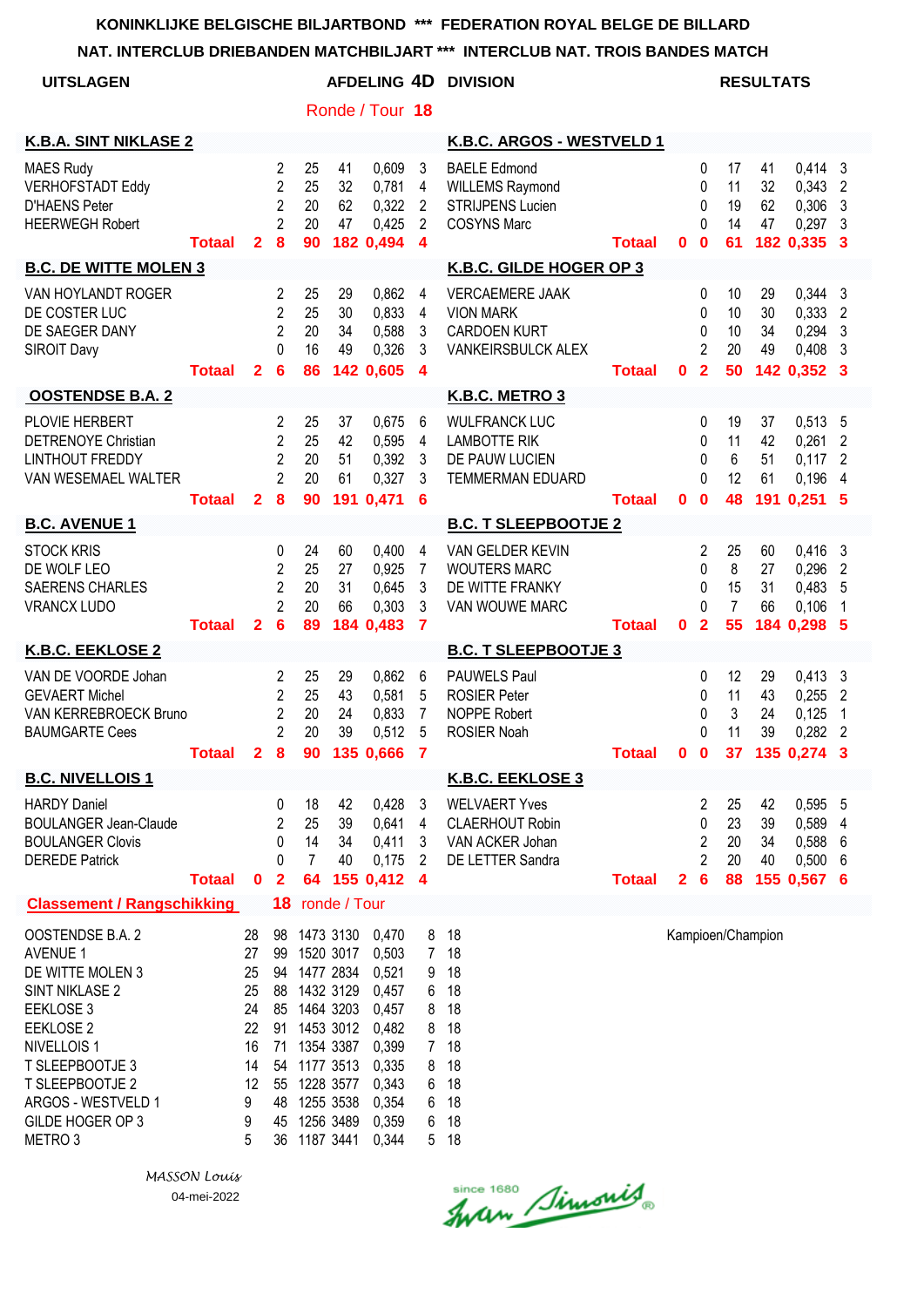**NAT. INTERCLUB DRIEBANDEN MATCHBILJART \*\*\* INTERCLUB NAT. TROIS BANDES MATCH**

| <b>UITSLAGEN</b>                                                                                                                                                                                                            |               |                                                                     |                                                                            |                                                               |                                                                                         | Ronde / Tour 18                                                                                          |                                                                           | <b>AFDELING 4E DIVISION</b>                                                                      |               |                |                                                                                  |                            | <b>RESULTATS</b>     |                                                     |                               |
|-----------------------------------------------------------------------------------------------------------------------------------------------------------------------------------------------------------------------------|---------------|---------------------------------------------------------------------|----------------------------------------------------------------------------|---------------------------------------------------------------|-----------------------------------------------------------------------------------------|----------------------------------------------------------------------------------------------------------|---------------------------------------------------------------------------|--------------------------------------------------------------------------------------------------|---------------|----------------|----------------------------------------------------------------------------------|----------------------------|----------------------|-----------------------------------------------------|-------------------------------|
|                                                                                                                                                                                                                             |               |                                                                     |                                                                            |                                                               |                                                                                         |                                                                                                          |                                                                           |                                                                                                  |               |                |                                                                                  |                            |                      |                                                     |                               |
| K.B.C. METRO 2                                                                                                                                                                                                              |               |                                                                     |                                                                            |                                                               |                                                                                         |                                                                                                          |                                                                           | <b>K.B.C. KORTRIJKSE 4</b>                                                                       |               |                |                                                                                  |                            |                      |                                                     |                               |
| <b>VANPETEGHEM Alex</b><br><b>LEURIDON Jean-Pierre</b><br><b>MARTENS Johan</b><br><b>BAETE Jean-Pierre</b>                                                                                                                  | <b>Totaal</b> | $\bf{0}$                                                            | 2<br>0<br>0<br>0<br>$\overline{\mathbf{2}}$                                | 25<br>16<br>17<br>9<br>67                                     | 39<br>47<br>41<br>47                                                                    | 0.641<br>0,340<br>0,414<br>0,191<br>174 0,385                                                            | $\overline{4}$<br>3<br>3<br>1<br>$\overline{\mathbf{4}}$                  | DENOULET Johan<br><b>CARDON Eddy</b><br><b>LOOSVELDT Frank</b><br>MONSOREZ Michel                | <b>Totaal</b> | $\overline{2}$ | 0<br>$\overline{c}$<br>$\overline{2}$<br>$\overline{2}$<br>$6\phantom{1}6$       | 24<br>25<br>20<br>20<br>89 | 39<br>47<br>41<br>47 | $0,615$ 3<br>0,531<br>0,487<br>0,425<br>174 0,511   | 5<br>3<br>4<br>-5             |
| <b>OOSTENDSE B.A. 4</b>                                                                                                                                                                                                     |               |                                                                     |                                                                            |                                                               |                                                                                         |                                                                                                          |                                                                           | <b>B.C. DE GOUDEN SLEUTEL 2</b>                                                                  |               |                |                                                                                  |                            |                      |                                                     |                               |
| <b>GOEMAERE YVES</b><br><b>HACKE JEAN-MARIE</b><br>VAN GOETHEM GLENN<br><b>HELSMOORTEL RIK</b>                                                                                                                              | <b>Totaal</b> | $\mathbf{2}$                                                        | 2<br>$\overline{2}$<br>1<br>$\overline{c}$<br>$\overline{7}$               | 25<br>25<br>20<br>20<br>90                                    | 44<br>35<br>43<br>68                                                                    | 0,568<br>0,714<br>0,465<br>0,294<br>190 0,473                                                            | $\overline{4}$<br>3<br>2<br>3<br>$\boldsymbol{4}$                         | <b>BAETSLE PETER</b><br>DE DEYNE FIRMIN<br>DE WEIRDT JEAN-MARIE<br>DE PREST ALEX                 | <b>Totaal</b> | 0              | 0<br>$\Omega$<br>1<br>$\Omega$<br>1                                              | 20<br>6<br>20<br>18<br>64  | 44<br>35<br>43<br>68 | 0,454<br>0,171<br>0,465<br>0,264<br>190 0,336 4     | 2<br>2<br>4<br>3              |
| K.B.C. ONS HUIS 2                                                                                                                                                                                                           |               |                                                                     |                                                                            |                                                               |                                                                                         |                                                                                                          |                                                                           | <b>B.C. QUALITY ZELE 2</b>                                                                       |               |                |                                                                                  |                            |                      |                                                     |                               |
| MANGELINCKX Nico<br><b>BRENDERS Thierry</b><br>DE WIN Guy<br>DE WEVER Koen                                                                                                                                                  | <b>Totaal</b> | 1.                                                                  | 0<br>$\overline{\mathbf{c}}$<br>$\overline{c}$<br>0<br>4                   | 23<br>25<br>20<br>15<br>83                                    | 54<br>61<br>38<br>41                                                                    | 0,425<br>0,409<br>0,526<br>0,365<br>194 0,427                                                            | 3<br>$\overline{\mathbf{4}}$<br>3<br>3<br>4                               | <b>BOCKLANDT Martin</b><br>DE PAEPE Dirk<br>VAN GOETHEM Wim<br>DE RYCKE Luc                      | <b>Totaal</b> | $\mathbf{1}$   | $\overline{2}$<br>$\mathbf{0}$<br>0<br>$\overline{2}$<br>$\overline{\mathbf{4}}$ | 25<br>15<br>13<br>20<br>73 | 54<br>61<br>38<br>41 | 0,462<br>0,245<br>0,342<br>0,487<br>194 0,376 4     | 4<br>3<br>$\overline{2}$<br>3 |
| <b>K.B.C. KORTRIJKSE 5</b>                                                                                                                                                                                                  |               |                                                                     |                                                                            |                                                               |                                                                                         |                                                                                                          |                                                                           | <b>K.B.C. EEKLOSE 4</b>                                                                          |               |                |                                                                                  |                            |                      |                                                     |                               |
| <b>NUYTTENS Gino</b><br><b>NICHELSON Didier</b><br>LANDRIEU Jan<br>ROGIERS Jacques                                                                                                                                          | Totaal        | $\overline{2}$                                                      | 0<br>$\overline{c}$<br>$\overline{2}$<br>$\overline{2}$<br>$6\phantom{1}6$ | 13<br>25<br>20<br>20<br>78                                    | 35<br>45<br>48<br>40                                                                    | 0,371<br>0,555<br>0,416<br>0,500<br>168 0,464                                                            | $\overline{2}$<br>4<br>3<br>4<br>$\overline{\mathbf{4}}$                  | <b>BLOMME</b> Jean-Thierry<br>DE MEYER Rudi<br><b>MOEYKENS Biacio</b><br><b>BRUGGEMAN Franky</b> | <b>Totaal</b> | 0              | 2<br>$\Omega$<br>0<br>$\Omega$<br>$\overline{2}$                                 | 25<br>15<br>17<br>19<br>76 | 35<br>45<br>48<br>40 | $0,714$ 4<br>0,333<br>0,354<br>0,475<br>168 0,452 4 | 3<br>3<br>$\overline{2}$      |
| K.B.C. GILDE HOGER OP 2                                                                                                                                                                                                     |               |                                                                     |                                                                            |                                                               |                                                                                         |                                                                                                          |                                                                           | <b>OOSTENDSE B.A. 3</b>                                                                          |               |                |                                                                                  |                            |                      |                                                     |                               |
| <b>HOUSSIN Mario</b><br><b>COUSSEMENT Wim</b><br><b>DEVRIENDT Bart</b><br><b>CALLAERT Alain</b>                                                                                                                             | Totaal 0      |                                                                     | 0<br>0<br>$\overline{2}$<br>0<br>$\overline{2}$                            | 13<br>18<br>20<br>17<br>68                                    | 23<br>39<br>31<br>47                                                                    | 0,565<br>0,461<br>0,645<br>0,361<br>140 0,485                                                            | 2<br>3<br>3<br>3<br>3                                                     | <b>BAERT Rony</b><br><b>THOMAS Peter</b><br><b>TRATSAERT Daniel</b><br><b>SCHLAPA Harald</b>     | <b>Totaal</b> | 2 <sub>6</sub> | 2<br>$\overline{2}$<br>$\Omega$<br>$\overline{2}$                                | 25<br>25<br>10<br>20<br>80 | 23<br>39<br>31<br>47 | 1,086<br>0,641<br>0,322<br>0,425<br>140 0,571       | 5<br>3<br>3<br>3<br>5         |
| <b>B.C. TOURNAI 1</b>                                                                                                                                                                                                       |               |                                                                     |                                                                            |                                                               |                                                                                         |                                                                                                          |                                                                           | <b>K.B.C. BRUGSE 4</b>                                                                           |               |                |                                                                                  |                            |                      |                                                     |                               |
| <b>MILLET Michel</b><br>PAPRZYCKI Laurent<br><b>BRUYERE Michel</b><br>DE BECKER Jean-Jacques                                                                                                                                | <b>Totaal</b> | 1                                                                   | 2<br>2<br>0<br>0<br>4                                                      | 25<br>25<br>10<br>14<br>74                                    | 29<br>35<br>37<br>49                                                                    | 0,862<br>0,714<br>0,270<br>0,285<br>150 0,493                                                            | $\overline{4}$<br>4<br>3<br>$\overline{2}$<br>$\overline{4}$              | <b>BOECKAERT Eric</b><br><b>ROGIERS Marc</b><br><b>BEIRENS Marc</b><br>VERCRUYSSE Johan          | <b>Totaal</b> | $\mathbf 1$    | 0<br>0<br>$\overline{2}$<br>$\overline{2}$<br>$\overline{\mathbf{4}}$            | 18<br>12<br>20<br>20<br>70 | 29<br>35<br>37<br>49 | $0,620$ 3<br>0,342<br>0,540<br>0,408<br>150 0,466 6 | 3<br>4<br>6                   |
| <b>Classement / Rangschikking</b>                                                                                                                                                                                           |               |                                                                     | 18                                                                         |                                                               | ronde / Tour                                                                            |                                                                                                          |                                                                           |                                                                                                  |               |                |                                                                                  |                            |                      |                                                     |                               |
| OOSTENDSE B.A. 4<br>KORTRIJKSE 5<br>OOSTENDSE B.A. 3<br><b>TOURNAI1</b><br>ONS HUIS 2<br>GILDE HOGER OP 2<br><b>KORTRIJKSE 4</b><br><b>BRUGSE 4</b><br><b>EEKLOSE 4</b><br>DE GOUDEN SLEUTEL 2<br>METRO 2<br>QUALITY ZELE 2 |               | 24<br>23<br>22<br>21<br>19<br>18<br>17<br>17<br>17<br>16<br>13<br>9 | 86<br>80<br>80<br>73<br>73<br>78<br>70<br>69<br>69<br>67<br>63<br>56       | 1393 3190<br>1422 3065<br>1370 3162<br>1370 3279<br>1361 3351 | 1403 2970<br>1414 3126<br>1399 3195<br>1376 3215<br>1342 3172<br>1342 3180<br>1300 3437 | 0,472<br>0,436<br>0,452<br>0,437<br>0,463<br>0,433<br>0,417<br>0,427<br>0,423<br>0,406<br>0,422<br>0,378 | 7<br>8<br>8<br>6<br>8<br>6<br>6<br>6<br>5<br>6<br>7 <sup>1</sup><br>$6 -$ | 18<br>18<br>18<br>18<br>18<br>18<br>18<br>18<br>18<br>18<br>18<br>18                             |               |                |                                                                                  |                            | Kampioen/Champion    |                                                     |                               |

Since 1680 Simonis